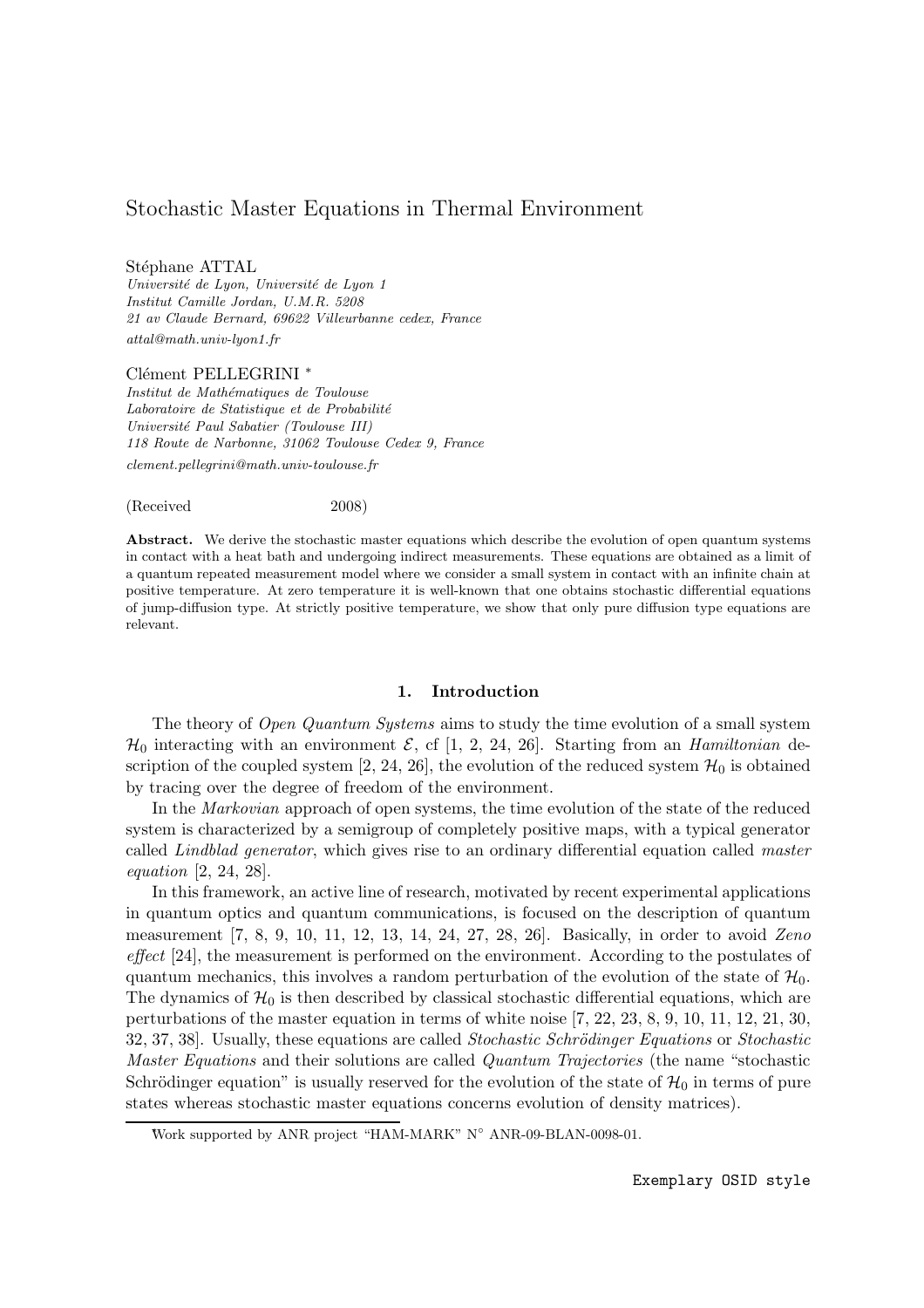In the literature, most of the results concern models where the environment is at zero temperature and a lot of investments are still in progress to get right descriptions for model at positive temperature (even without measurement). Typically, at zero temperature, for the random evolution of density matrices we get two typical stochastic master equations of the following form.

# 1. A diffusive equation

$$
d\rho_t = \mathcal{L}(\rho_t) dt + \left( C\rho_t + \rho_t C^\star - \text{Tr} \left[ \rho_t (C + C^\star) \right] \rho_t \right) dW_t, \tag{1}
$$

where  $W_t$  is a one dimensional Brownian motion.

2. A jump equation

$$
d\rho_t = \mathcal{L}(\rho_t) dt + \left(\frac{C \rho_t C^{\star}}{\text{Tr}\left[C \rho_t C^{\star}\right]} - \rho_t\right) \left(d\tilde{N}_t - \text{Tr}\left[C \rho_t C^{\star}\right] dt\right),\tag{2}
$$

where  $(\tilde{N}_t)$  is a counting process with stochastic intensity  $t \to \int_0^t \text{Tr} [C \rho_s C^*] ds$ .

In the above expressions  $\mathcal L$  is the Lindblad operator, the operator C is an arbitrary operator (which depends actually on the interaction between the system and the environment, see Section 2.4). Note that we can recognize from the form of these equations that they all are simulations of the master equation, for they are stochastic differential equations valued in the set of states of  $\mathcal{H}_0$  and on average they satisfy the master equation.

More complicated models use jump-diffusion stochastic differential equations which are mixing of equations  $(1)$  and  $(2)$   $[9, 11, 38]$  (see Section 2.).

Mathematically, there are three usual ways to justify these equations. A first approach is based on Instrumental Operator Processes connected with the notion of Operator Valued Measures and Quantum Markov Semi-groups analogy [2, 7]. The second one is based on classical stochastic differential equation theory and on the concept of a posteriori state [7, 8, 9, 10, 11, 30. The third approach often called *Quantum Filtering* is based on the formalism of Quantum Stochastic Calculus and the notion of input and output field in quantum optics [2, 12, 13, 14, 21, 22, 23]. In this last setup, the evolution of the small system and the environment is modeled by Quantum Langevin Equations (also called Quantum Stochastic Differential Equations or Hudson-Parthasarathy Equations) [1, 2, 31]. These equations are namely driven by *Quantum Noises* [1, 2]. Next, by adapting the classical framework of stochastic filtering, one can obtain appropriate stochastic differential equations driven by classical noises, which take into account the "incomplete" information of indirect observations.

In [32, 37, 38], an alternative discrete way has been developed. The approach is based on the model of Quantum Repeated Interactions which provides a "useful" discrete approximation model of quantum Langevin equations  $[3, 4]$ . The setup of quantum repeated interactions is the one of the interaction of a small system  $\mathcal{H}_0$  with an environment represented by an infinite chain  $\bigotimes_{k=0}^{\infty} \mathcal{H}_k$ . Moreover, the pieces of the chain are identical and independent quantum system, that is  $\mathcal{H}_k = \mathcal{H}$  for all k. Each copy  $\mathcal{H}$  interacts with  $\mathcal{H}_0$ , one after the other, during a time  $\tau$ . In this framework, an appropriate language of *discrete quantum noise* and *dis*crete quantum stochastic differential equations is constructed. Next, it is shown that the time continuous limit  $(\tau \to 0)$  gives rise to continuous models of quantum Langevin equations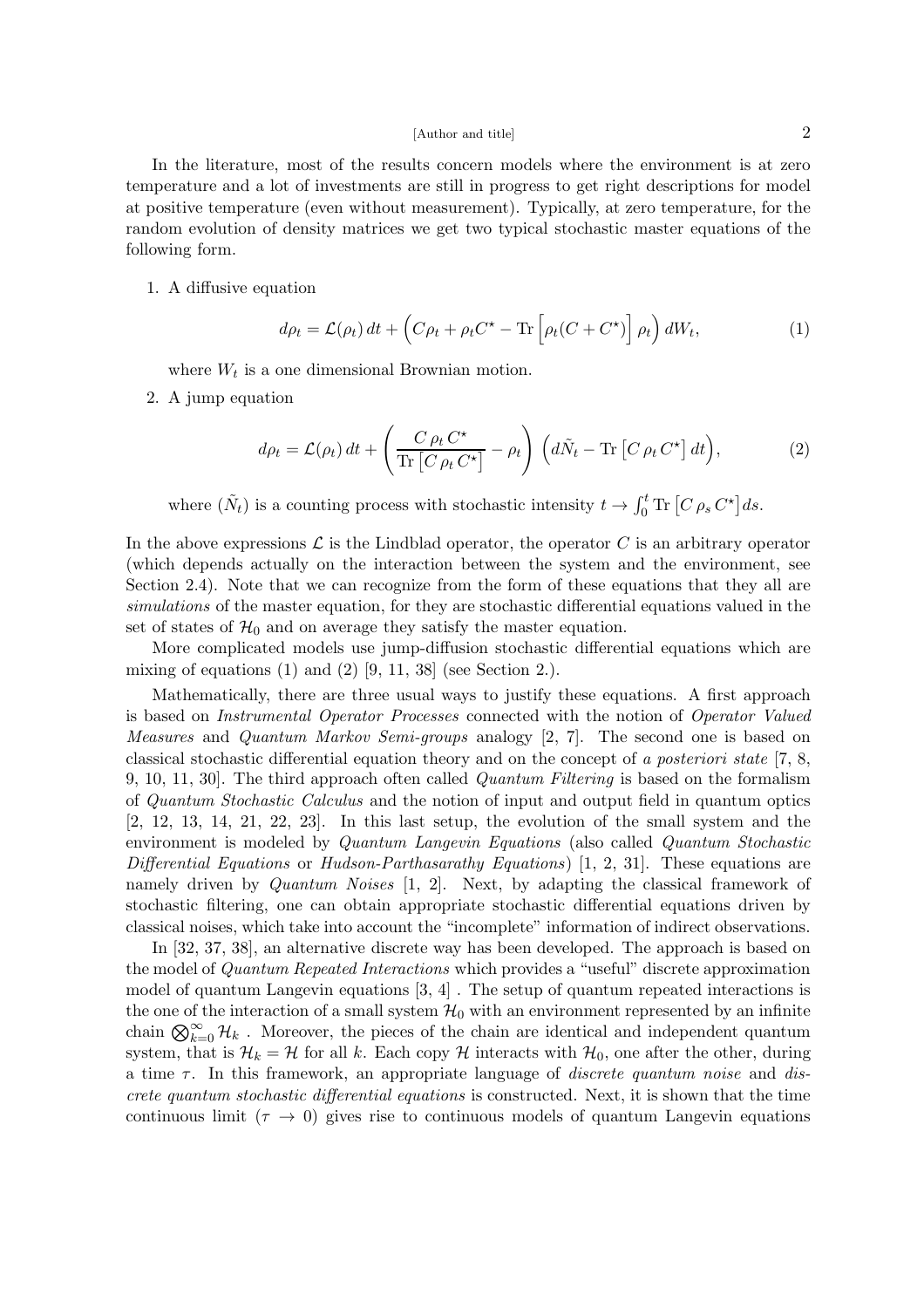and continuous quantum noises. In this context, a discrete time model of indirect quantum measurements, called model of *Quantum Repeated Measurements* has been developed in [32, 37, 38]. It consists in performing a measurement of an observable of  $\mathcal{H}_k$  after each interaction with  $\mathcal{H}_0$  (similar models of successive measurements has been considered in [16, 34]). As in the continuous case, the measurement introduces a random perturbation of the evolution of  $\mathcal{H}_0$ , described by *discrete stochastic master equations* and *discrete quantum trajectories*. In the same spirit as [4], by considering the continuous time limit ( $\tau \to 0$ ), the continuous models of stochastic master equations and quantum trajectories are recovered. Much beyond the approximation result, these discrete time models (without measurement [4] and with measurement [32, 37, 38]) provide a concrete and intuitive physical justification of the continuous models of quantum Langevin and stochastic master equations. For other applications and results regarding quantum repeated interactions, we refer to [17, 18, 19, 20, 35, 36, 39] where 'return to equilibrium", "large time behaviour" or "thermalization" problems are considered. We refer also to  $[25, 29, 42, 43, 44]$  for an approach based on collision-like models in physics, where properties such as "entanglement" and 'decoherence" are studied.

It is important to notice that these four different approaches of stochastic master equations are crucially based on the "zero temperature" assumption. For example in the approach based on quantum stochastic calculus, one the main obstacle to consider positive temperature model is to describe the action of the heat bath on the small system and to derive adequate Langevin equations.

Recently, in [5], the discrete approach of quantum repeated interactions [4] has been adapted to models with heat bath at positive temperature. This way, thermal quantum Langevin equations have been obtained and a clear justification of the action of the thermal bath has been presented. It is then natural to combine this approach with quantum repeated measurements in order to derive stochastic master equations for heat baths.

In order to introduce temperature, we consider that each copy  $\mathcal H$  is in a thermal Gibbs state at inverse temperature  $\beta$ . The crucial point in all the different approaches at zero temperature is the fact the state of the environment is a pure state. This is clearly not the case for a Gibbs state. In order to get around this difficulty, we apply the G.N.S. representation of that state. This way, the Gibbs state of each copy  $\mathcal H$  can be considered as a pure state in an enlarged Hilbert space. Hence, with this representation, the convergence result of [38] can be applied and stochastic master equations for heat bath are derived. Surprisingly, models of the form (2) with counting processes disappears and only diffusive models remains.

This article is structured as follows.

In Section 2., we remind the discrete models of quantum repeated interactions and then quantum repeated measurements. Next, we recall the main result of [38] which gives the stochastic Master equations as continuous limits of these discrete models.

In Section 3., we adapt the result of [38] for model with positive temperature. This is achieved by describing the G.N.S representation of the heat bath. Hence we obtain the complete description of stochastic master equations for a small system in contact with a heat bath and undergoing indirect quantum measurements.

### 2. From Discrete to Continuous Quantum Trajectories at Zero Temperature

In this section we recall the mathematical description of the quantum repeated measurement model, as developed in [38].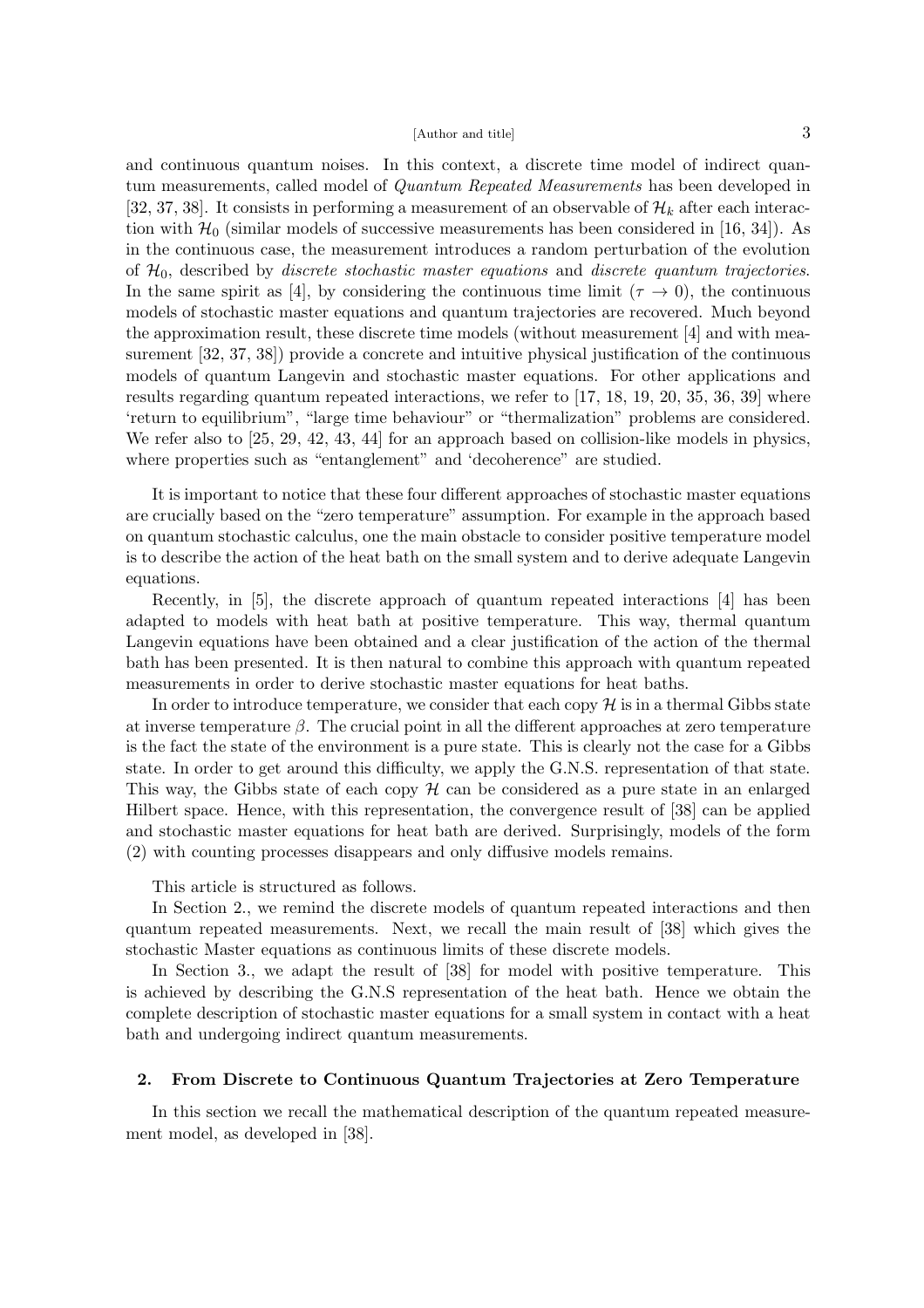# 2.1. Quantum Repeated Interactions

The model of quantum repeated interactions consists in studying the interaction of a finite dimensional quantum system  $\mathcal{H}_0$  in contact with an infinite chain  $T\Phi = \bigotimes_{\mathbb{N}^*} \mathcal{H}_k$ , where  $\mathcal{H}_k = \mathcal{H} = \mathbb{C}^{N+1}$  for all k. One can imagine that the pieces H represent for example "a measurement apparatus" or an "incoming photon"...

We first need to make precise the definition of the countable tensor product  $T\Phi$ . To this end, let us define an explicit orthonormal basis of  $T\Phi$ . Let  $\{X_0, X_1, \ldots, X_N\}$  be an orthonormal basis of  $\mathcal{H} = \mathbb{C}^{N+1}$ . Actually note that only the choice of  $X_0$  is relevant in our construction: it represents a reference state of  $\mathcal H$  (for example a ground state). Put  $X_i^n$  to be the copy of the basis vector  $X_i$  but acting on the n-th copy of  $H$ . The orthonormal basis of  $T\Phi$  is then made of those tensor products

$$
X_{i_1}^1 \otimes \ldots \otimes X_{i_n}^n \otimes \ldots
$$

such that all the  $i_n$ 's, but a finite number, are all equal to 0.

On *H* consider the basic operators  $a_j^i, i, j = 0, ..., N$  defined by  $a_j^i X_k = \delta_{ik} X_j$  (in Dirac notation  $a_j^i = |X_j\rangle\langle X_i|$ . We dilate them as operators  $a_j^i(k)$  on TΦ by asking them to act as  $a_j^i$  on the k-th copy of  $\mathcal H$  and as the identity operator on the rest of the chain.

The model of repeated interactions [4] is now described as follows. Each copy of  $\mathcal{H}$  is supposed to interact, one after the other, with  $\mathcal{H}_0$  during a time duration  $\tau$ . Each elementary interaction between  $\mathcal{H}_0$  and  $\mathcal{H}$  is described by a total Hamiltonian

$$
H_{\rm tot} = H_0 \otimes I + I \otimes H_R + \lambda H_I. \tag{3}
$$

The operator  $H_0$  corresponds to the free Hamiltonian of the system  $\mathcal{H}_0$ , the operator  $H_R$  is the free Hamiltonian of the system  $H$ , the operator  $H_I$  is the interaction Hamiltonian and  $\lambda$ is the coupling constant.

The basis  $\{X_0, \ldots, X_n\}$  is chosen to be the basis of eigenvectors of  $H_R$ , that is, with our notations:

$$
H_R = \sum_{i=1}^{N} \gamma_i a_i^0 a_0^i.
$$
 (4)

The interaction Hamiltonian  $H_I$  is chosen to be of so-called "dipole-type":

$$
H_I = \sum_{i=1}^{N} \left( C_i \otimes a_i^0 + C_i^{\star} \otimes a_0^i \right). \tag{5}
$$

After a time duration  $\tau$  of interaction, the evolution of  $\mathcal{H}_0 \otimes \mathcal{H}$  is governed by the unitary operator

$$
U=e^{-i\tau H_{tot}}.
$$

That is, in the Schrödinger picture, the evolution of states on  $\mathcal{H}_0 \otimes \mathcal{H}$  is given by

$$
\rho\mapsto U\rho U^{\star}
$$

and in the Heisenberg picture, the observables evolve as

$$
X\mapsto U^{\star}\rho U\,.
$$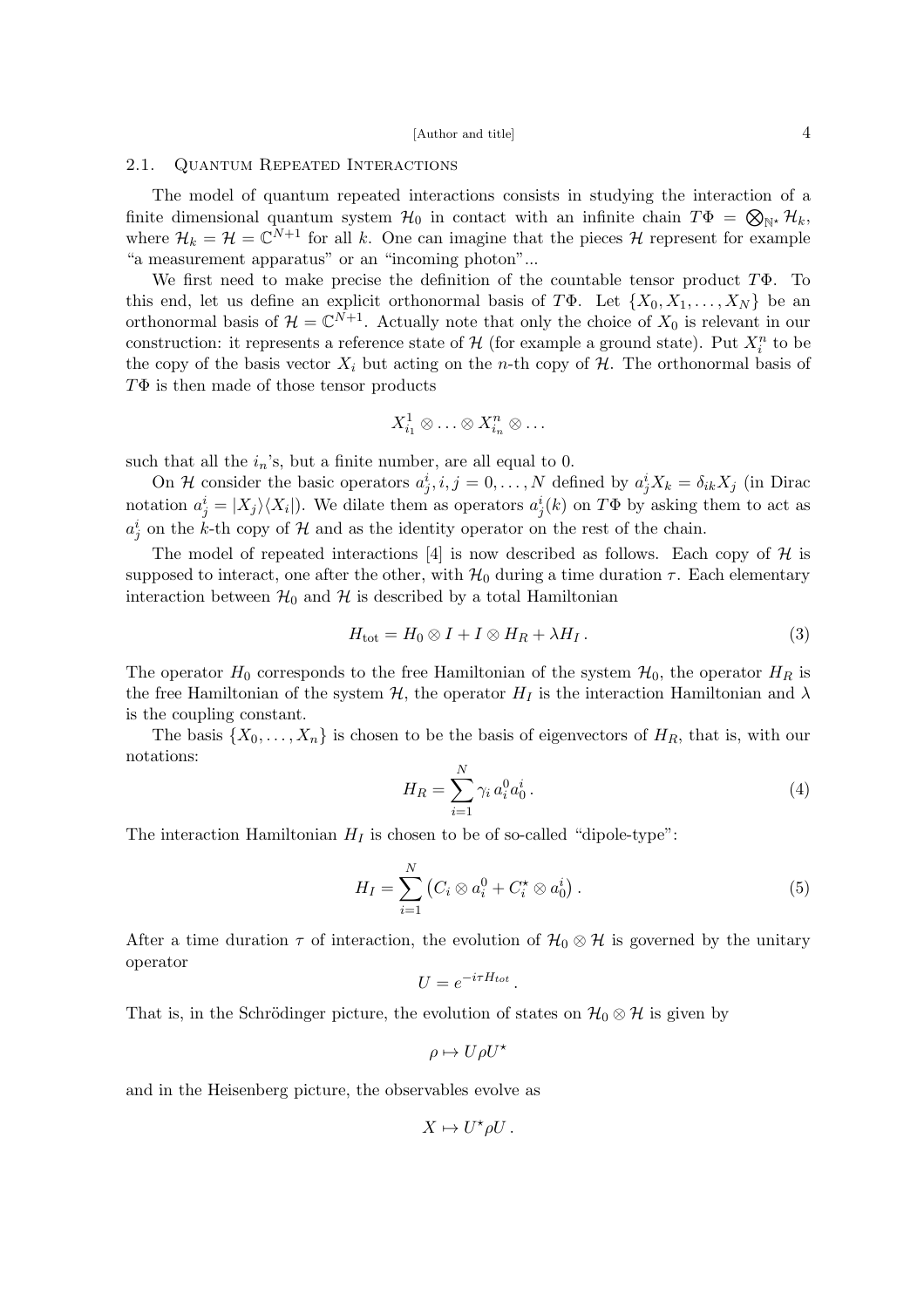Now, in order to describe the repeated interactions on the whole space  $\mathcal{H}_0 \otimes T\Phi$ , we consider, for each  $k \in \mathbb{N}^*$ , the unitary operator  $U_k$  which acts like the operator U on the tensor product  $\mathcal{H}_0\otimes\mathcal{H}_k$  and like the identity operator on the rest of the space. For k being fixed, the operator  $U_k$  describes the k-th interaction. The whole procedure is then described by the sequence of unitary operators  $(V_k)$  defined by  $V_k = U_k U_{k-1} \dots U_1$ . For example the evolution of an initial state  $\rho$  on  $\mathcal{H}_0 \otimes T\Phi$  after k interactions is given by

$$
\rho\mapsto V_k\rho V_k^\star\,.
$$

#### 2.2. Quantum Repeated Measurements

Now, we are in position to describe the model of quantum repeated measurements [32]. To this end, we need to specify the reference states of  $\mathcal{H}_0$  and  $\mathcal{H}$ . Let  $\rho$  denote the initial state of  $\mathcal{H}_0$ . For each copy of  $\mathcal{H}$ , we consider the usual thermal Gibbs state at inverse temperature β:

$$
\rho_{\beta} = \frac{e^{-\beta H_R}}{\text{Tr}\left[e^{-\beta H_R}\right]},\tag{6}
$$

where  $H_R$  is defined in expression (4). In particular  $\rho_\beta$  is diagonal, with diagonal elements that we shall denote by  $\{\beta_0, \beta_1, \ldots, \beta_N\}.$ 

In order to describe the indirect measurement of an observable  $A$  of  $H$ , we come back to the description of the first interaction in the space  $\mathcal{H}_0 \otimes \mathcal{H}$ . After the interaction the new state of  $\mathcal{H}_0 \otimes \mathcal{H}$  is  $\mu = U(\rho \otimes \rho_\beta)U^*$ . Now if A owns the spectral decomposition

$$
A = \sum_{i=0}^{p} \lambda_i P_i \,,
$$

the measurement of A gives a random result in the set of eigenvalues  $\lambda_0, \ldots, \lambda_p$ . In particular, the value  $\lambda_i$  is obtained with probability

$$
P[\text{to observe } \lambda_i] = \text{Tr} \left[ \mu \, I \otimes P_i \right]. \tag{7}
$$

After having observed the eigenvalue  $\lambda_i$ , the state  $\mu$  is projected and becomes

$$
\tilde{\rho}_1(i) = \frac{(I \otimes P_i) \mu (I \otimes P_i)}{Tr[\mu (I \otimes P_i)]}.
$$

For *i* being fixed, the state  $\tilde{\rho}_1(i)$  represents the new state of  $\mathcal{H}_0 \otimes \mathcal{H}$  after the first interaction and the first measurement. Usually, we are only interested in the reduced system  $\mathcal{H}_0$ , that is, we shall consider only the partial trace

$$
\rho_1(i) = \text{Tr}_{\mathcal{H}}\left(\tilde{\rho}_1(i)\right).
$$

The state  $\rho_1$  is a random state which takes the values

$$
\frac{\mathcal{L}_i(\rho)}{\text{Tr}\left[\mathcal{L}_i(\rho)\right]}
$$

with probability  $Tr[\mathcal{L}_i(\rho)]$  respectively, where

$$
\mathcal{L}_i(\rho) = \mathrm{Tr}_{\mathcal{H}} \left[ (I \otimes P_i) U(\rho \otimes \rho_{\beta}) U^{\star} (I \otimes P_i) \right].
$$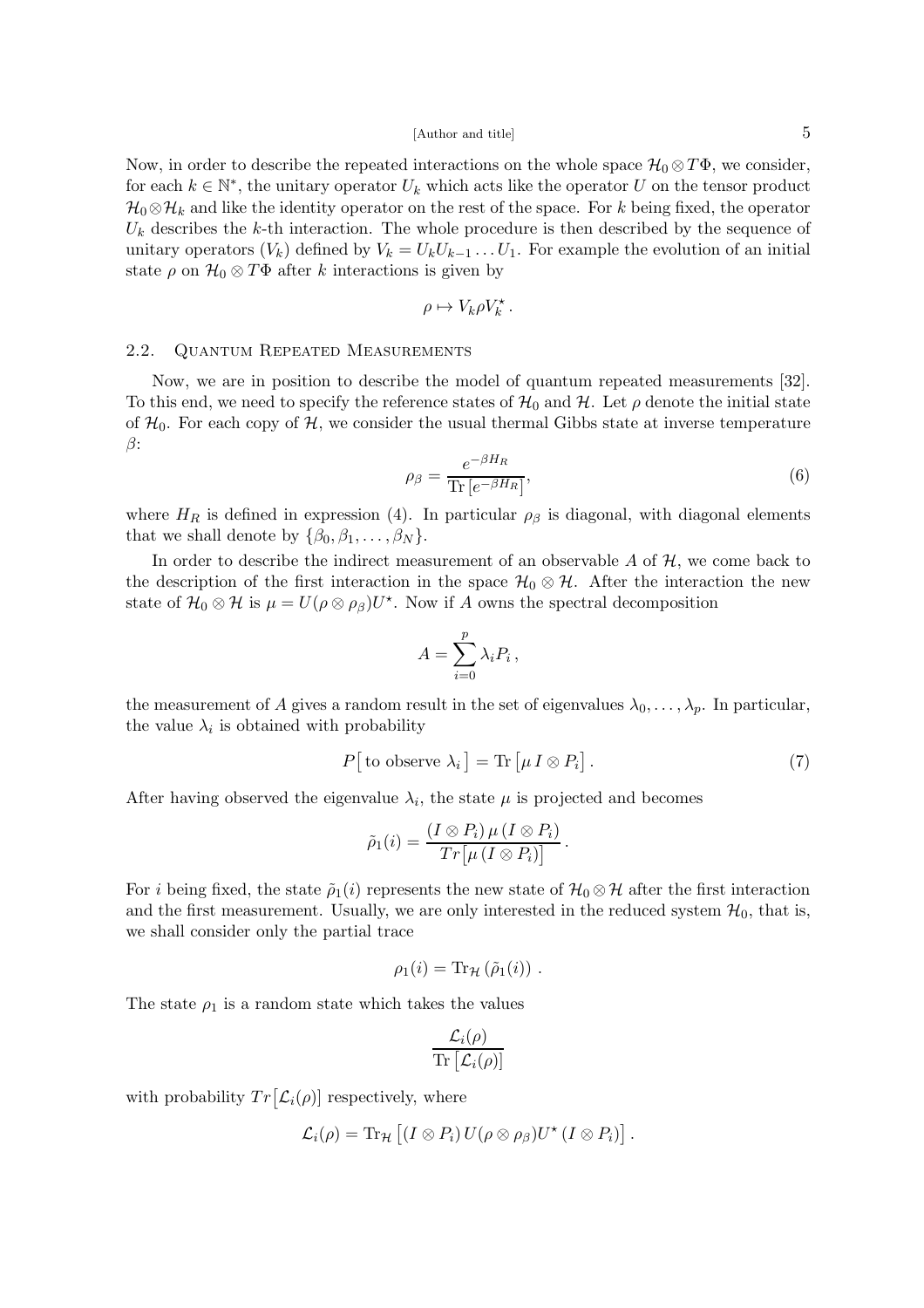This way, the state  $\rho_1$  is the new reference state of  $\mathcal{H}_0$  and we can consider a new interaction with a copy of H and a new measurement of A. By reducing on  $\mathcal{H}_0$ , we then get a new random state  $\rho_2$  which satisfies similar properties as  $\rho_1$ . Iterating this procedure we obtain a random sequence of state  $(\rho_k)$  on  $\mathcal{H}_0$ . This sequence, called *discrete quantum trajectory* describes the random modifications of the state of  $\mathcal{H}_0$  undergoing quantum repeated interactions and measurements. More precisely, we have the following proposition (cf [32]).

PROPOSITION 1. The sequence  $(\rho_k)$  is a Markov chain. More precisely, if  $\rho_k = \theta$ , the state  $\rho_{k+1}$  can take the values

$$
\frac{\mathcal{L}_i(\theta)}{\text{Tr}\left[\mathcal{L}_i(\theta)\right]},\ i=0,\ldots,p
$$

with probability  $p_i(\theta) = \text{Tr} [\mathcal{L}_i(\theta)],$  where  $\mathcal{L}_i(\theta) = \text{Tr}_{\mathcal{H}} [I \otimes P_i U(\theta \otimes \rho_{\beta}) U^{\star} I \otimes P_i].$ 

In other words, the above proposition can be summarized as follows. Let  $\mathbf{1}_i^k$  denote the random variable which takes the value 1 if we observe the eigenvalue  $\lambda_i$  during the k-th measurement and 0 otherwise, we then have

$$
\rho_{k+1} = \sum_{i=0}^{p} \frac{\mathcal{L}_i(\rho_k)}{p_i(\rho_k)} \mathbf{1}_i^{k+1} . \tag{8}
$$

### 2.3. Quantum Trajectories at Zero Temperature

The equation above is a discrete-time stochastic master equation. In the articles [32, 37, 38] the author computes explicitely the continuous-time limit of (8) at zero temperature. In the limit, he obtains the usual stochastic master equations describing continuous measurement experiments. In general, these equations are stochastic differential equations mixing diffusive and jump noises. We shall now recall these results.

We now focus on the case where the temperature is zero, that is  $\beta = +\infty$ . This way, we have  $\beta_i = 0$  for all  $i = 1, ..., N$  and  $\rho_\beta = a_0^0 = |X_0\rangle\langle X_0|$ .

If K is an operator on  $\mathcal{H}_0 \otimes \mathcal{H}$  and for the choice  $\{X_0, \ldots, X_N\}$  of an orthonormal basis for H, the operator K can be written as a  $(N + 1) \times (N + 1)$ -block-matrix, with coefficients

$$
K_j^i = \text{Tr}_{\mathcal{H}}\left[ \left( I \otimes |X_j\rangle\langle X_i| \right) K \right],
$$

being operators on  $\mathcal{H}_0$ . With these notations, we have

$$
\operatorname{Tr}_{\mathcal{H}}[K] = \sum_{i=0}^{N} K_i^i.
$$

In particular the  $\mathcal{L}_i(\rho)$  are easy to compute explicitely: let  $U = (U_k^l)_{0 \leq k,l \leq N}$  be the blockmatrix representation of the unitary evolution U and let  $P_i = (p_{kl}^i)_{0 \le k,l \le N}$  in the basis  $\{X_0, \ldots, X_1\}$  (in block form we have  $I \otimes P_i = (p_{kl}^i I)_{0 \le k, l \le N}$ ), we get

$$
\mathcal{L}_i(\rho) = \text{Tr}_{\mathcal{H}} \left[ I \otimes P_i \ U(\rho \otimes \rho_{\beta}) U^{\star} \ I \otimes P_i \right] = \sum_{k,l=0}^N p_{kl}^i \ U_k^0 \ \rho \ (U_l^0)^{\star} \ . \tag{9}
$$

The convergence result of discrete quantum trajectories is based on the asymptotic assumptions described in  $[4]$ . These assumptions concern the unitary operator U. If we consider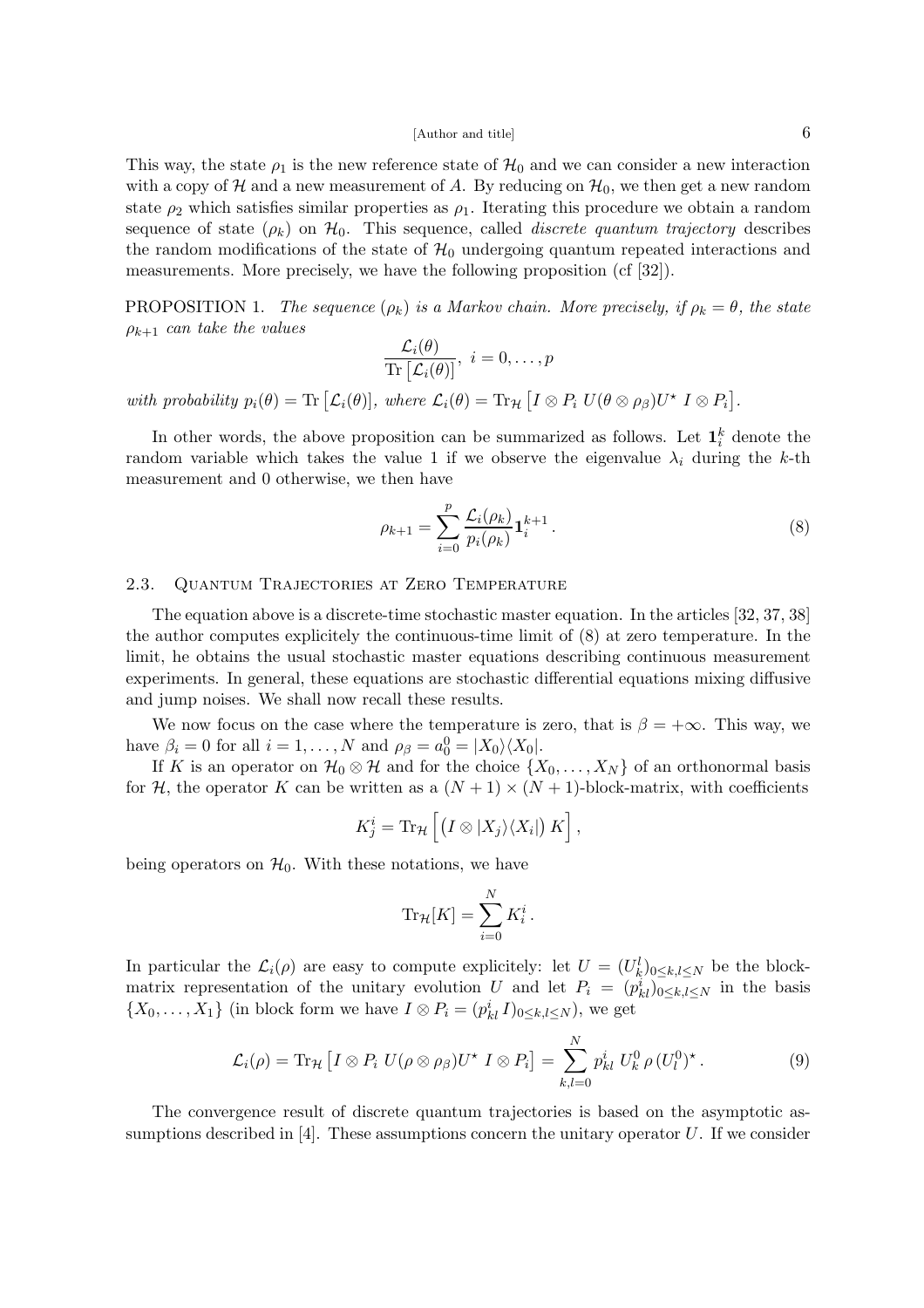the time of interaction  $\tau$  being  $\tau = 1/n$ , the unitary operator U depends on the parameter n, that is,  $U = U(n) = (U_k^l(n))_{0 \le k,l \le N}$ . In [4], it is shown that the operator process  $(V_{[nt]})$ satisfying

$$
V_{[nt]} = U_{[nt]}(n) \dots U_1(n)
$$

converges, non trivially, to a process  $(V_t)$ , only if the coefficients  $U^i_j(n)$  obey certain normalizations. The limit process  $(V_t)$  then satisfies a quantum Langevin equation describing the evolution of a small system coupled with a Fock space.

Their asymptotic conditions concern the existence of operators  $L^i_j$  such that for all  $(i, j) \in$  $\{0, \ldots, N\}^2$  we have

$$
\lim_{n \to \infty} n^{\epsilon_{ij}} (U_j^i(n) - \delta_{ij} I) = L_j^i,
$$
\n(10)

where  $\epsilon_{ij} = \frac{1}{2}$  $\frac{1}{2}(\delta_{0i}+\delta_{0j}).$ 

 $\lambda$ 

In the context of measurement, the expression (9) implies that only the asymptotic of the terms  $U_j^0(n)$  are relevant. In terms of total Hamiltonian (3), in [4] it is shown that these asymptotics for the  $U_j^i$ 's can be obtained by considering interaction Hamiltonian  $H_I$  of type (5) and by considering the coupling constant  $\lambda = \sqrt{n}$ . In that case, they obtain

$$
L_k^0 = -iC_k.
$$

**Remark** In other words, this corresponds to a renormalization in  $\sqrt{n}$  of the field operator  $a_i^0$ and  $a_0^i$  in order to strengthen the force of the interaction while the interaction-time  $\tau = 1/n$ decreases (when  $n$  goes to infinity). Such normalization is essential in order to obtain non trivial limit (see discussion in Section 4.2 in [4] and [6]). We refer also to [34], where scaling time and appearance of noises are discussed.

Now with (10), we are in position to express the main result of [38] which links discrete and continuous quantum trajectories. To this end, we introduce functions (when it has a meaning) defined on the set of states:

$$
g_i(\rho) = \frac{\sum_{k,l=1}^{N} p_{kl}^i L_k^0 \rho(L_l^0)^*}{\text{Tr}\left[\sum_{k,l=1}^{N} p_{kl}^i L_k^0 \rho(L_l^0)^*\right]} - \rho
$$
  

$$
v_i(\rho) = \text{Tr}\left[\sum_{k,l=1}^{N} p_{kl}^i L_k^0 \rho(L_l^0)^*\right]
$$
  

$$
h_i(\rho) = \frac{1}{\sqrt{p_{00}^i}} \left[\sum_{k=1}^{N} (p_{k0}^i L_k^0 \rho + p_{0k}^i \rho(L_k^0)^*) - \text{Tr}\left[\sum_{k=1}^{N} (p_{k0}^i L_k^0 \rho + p_{0k}^i \rho(L_k^0)^*)\right] \rho\right]
$$
  

$$
\mathcal{L}(\rho) = L_0^0 \rho + \rho(L_0^0)^* + \sum_{k=1}^{N} L_k^0 \rho(L_k^0)^*.
$$

THEOREM 2. Let  $A = \sum_{i=0}^{p} \lambda_i P_i$  be an observable of H. As  $\sum_i P_i = I$ , without restriction, we can assume that  $p_{00}^0 \neq 0$ . Let  $I = \{i \in \{1, ..., p\}/p_{00}^i = 0\}$  and  $J = \{1, ..., p\} \setminus I$ . Let  $\rho_0$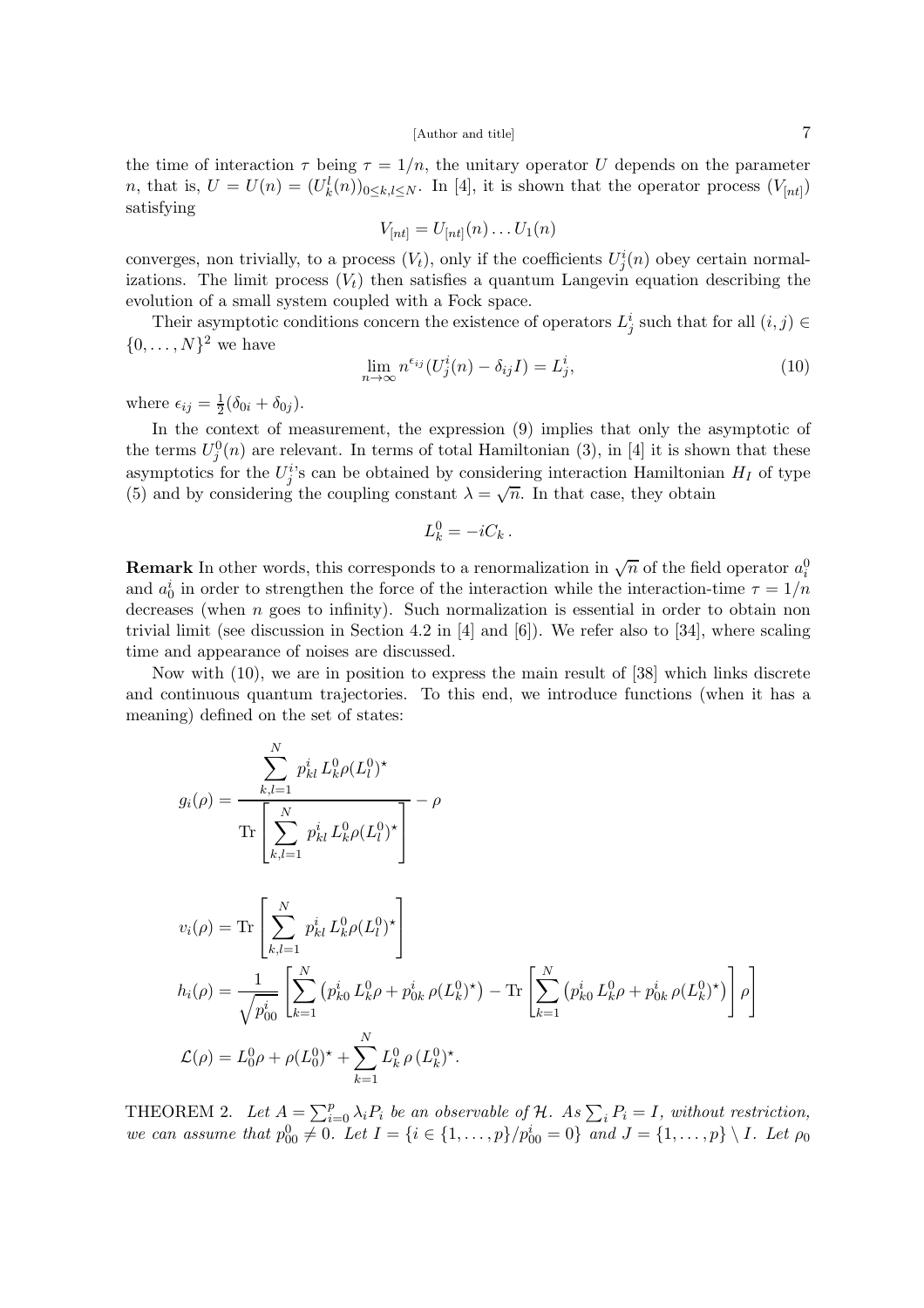be a state on  $\mathcal{H}_0$  and let  $(\rho_n(t))$  be the stochastic process defined from the discrete quantum trajectory  $(\rho_k)$  by  $\rho_n(t) = \rho_{[nt]}$ . We then have the following convergence result.

• If  $J = \emptyset$ , the process  $(\rho_n(t))$  converges in distribution to the solution of the stochastic differential equation

$$
\rho_t = \rho_0 + \int_0^t \mathcal{L}(\rho_{s-}) ds + \sum_{i=1}^p \int_0^t \int_{\mathbb{R}} g_i(\rho_{s-}) \mathbf{1}_{0 < x < v_i(\rho_{s-})} \left[ N_i(dx, ds) - dx \, ds \right], \tag{11}
$$

where  $(N_i)_{1 \leq i \leq N}$  are N independent Poisson processes on  $\mathbb{R}^2$ .

• If  $J \neq \emptyset$ , the process  $(\rho_n(t))$  converges in distribution to the solution of the stochastic differential equation

$$
\rho_t = \rho_0 + \int_0^t \mathcal{L}(\rho_{s-}) ds + \sum_{i \in J \cup \{0\}} \int_0^t h_i(\rho_{s-}) dW_i(s)
$$

$$
+ \sum_{i \in I} \int_0^t \int_{\mathbb{R}} g_i(\rho_{s-}) \mathbf{1}_{0 < x < v_i(\rho_{s-})} \left[ N_i(dx, ds) - dx \, ds \right] \tag{12}
$$

where  $(W_i(t))_{0\leq i\leq N}$  are  $N+1$  independent Brownian motions independent of the Poisson processes  $(N_i)_{1 \leq i \leq N}$ .

Remark: In Theorem 2, the notion of convergence in distribution concerns the convergence in distribution for stochastic processes, that is, in the Skorohod topology (this corresponds also to the notion of the weak convergence, see [15, 33] for a complete introduction on this theory).

Remark: Let us stress that Theorem 2 concerns model in finite dimension. In infinite dimension, there exist results concerning stochastic Schrödinger equations, we refer to [11] for Lindblad bounded operators and [30] for non-bounded operators. We refer also to [20] for quantum repeated interactions setup in infinite dimension related to "one-atom maser" model.

# 2.4. The 2-Dimensional Case

In order to illustrate this theorem, we investigate the case where  $\mathcal{H} = \mathbb{C}^2$ . In this situation, we get two different behaviours depending on the fact that  $p_{00}^0 = 1$  or not.

Indeed, in the case  $p_{00}^0 = 1$  we have  $J = \emptyset$  and the case  $p_{00}^0 \neq 1$  corresponds to  $J \neq \emptyset$ . Furthermore the case  $p_{00}^0 = 1$  corresponds to a case where the observable A is diagonal in the basis  $\{X_0, X_1\}$ , that is, of the form

$$
A = \lambda_0 a_0^0 + \lambda_1 a_1^1.
$$

The limit equation is then

$$
\rho_t = \rho_0 + \int_0^t \mathcal{L}(\rho_{s-}) ds + \int_0^t \int_{\mathbb{R}} \left( \frac{L_1^0 \rho_{s-} (L_1^0)^*}{\text{Tr}[L_1^0 \rho_{s-} (L_1^0)^*]} - \rho_{s-} \right) \times \left( \frac{L_1^0 \rho_{s-} (L_1^0)^*}{\rho_{s-} (L_1^0)^*} \left[ N(dx, ds) - dx \, ds \right] \right). \tag{13}
$$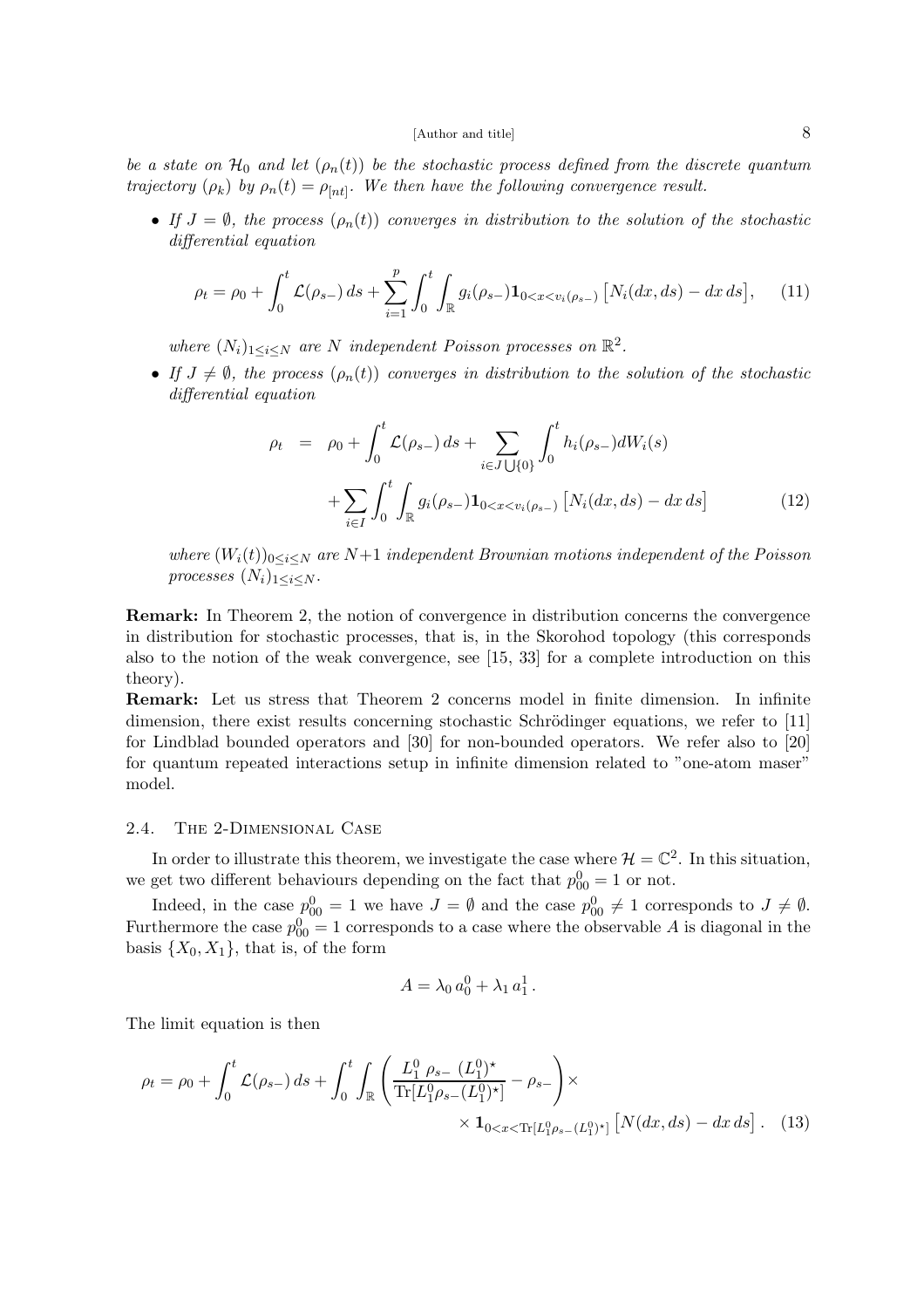By putting  $L_1^0 = C$  and by considering the process  $\tilde{N}_t = \int_0^t \int_{\mathbb{R}} \mathbf{1}_{0 \le x \le \text{Tr}[L_1^0 \rho_{s-}(L_1^0)^*]} N(dx, ds)$ , we obtain the jump equation (2) mentioned in Introduction. Indeed, the process  $(\tilde{N}_t)$  is a counting process with stochastic intensity  $\int_0^t \text{Tr}[L_1^0 \rho_{s-}(L_1^0)^*] ds$ . Actually, the expression (13) is a rigorous way to consider jump stochastic Schrödinger equations (see [37]). Typically this equation describes the experiment of *photon-detection* in quantum optics  $[24, 27, 40, 41, 12]$ .

The other case  $p_{00}^0 \neq 1$  gives rise to a diffusive equation. For example, consider the case  $p_{00}^0 = 1/2$  (the other situations are similar). The observable A has then to be of the form

$$
A = \frac{\lambda_0}{2} (a_0^0 + a_1^0 + a_0^1 + a_1^1) + \frac{\lambda_1}{2} (a_0^0 - a_1^0 - a_0^1 + a_1^1).
$$

Hence, we get the limit equation

$$
\rho_t = \rho_0 + \int_0^t \mathcal{L}_0(\rho_s) ds + \int_0^t \left( L_1^0 \rho_s + \rho_s (L_1^0)^* - \text{Tr}[L_1^0 \rho_s + \rho_s (L_1^0)^*] \rho_s \right) \frac{\sqrt{2}}{2} dW_1(s) + \int_0^t \left( L_1^0 \rho_s + \rho_s (L_1^0)^* - \text{Tr}[L_1^0 \rho_s + \rho_s (L_1^0)^*] \rho_s \right) \frac{-\sqrt{2}}{2} dW_2(s).
$$
(14)

Note that by defining a Brownian motion  $W_t = (\sqrt{2}/2) W_1(t) - (\sqrt{2}/2) W_2(t)$ , we recover the diffusive equation (1). In quantum optics, this equation describes heterodyne/homodyne detection experiments [7, 40, 41].

In [32, 37], the equations (13, 14) are studied in details and the convergence from discrete to continuous trajectories is obtained (with different techniques than the more general result [38]).

#### 3. From Discrete to Continuous Quantum Trajectories at Positive Temperature

All the results mentioned in previous section are based on the construction of [4] which makes heavy use of the fact that the reference state of  $\mathcal H$  is a pure state. Indeed, this condition is strongly needed in order to define the countable tensor product  $\otimes_{n\in\mathbb{N}^*}\mathcal{H}$  and its continuous limit, the continuous tensor product  $\otimes_{t\in\mathbb{R}^+}\mathcal{H}$ .

When considering that the environment is made of a chain of systems  $H$  each of which in thermal equilibrium state

$$
\rho_{\beta} = \frac{1}{Z_{\beta}} e^{-\beta H_R}
$$

we cannot directly apply their results. The idea here follows the one developed in [5], that is, we take the G.N.S. representation of the state  $\rho_{\beta}$ . This way, the state  $\rho_{\beta}$  becomes a pure state, but on a larger state space.

#### 3.1. THE G.N.S REPRESENTATION OF THE HEAT BATH

The G.N.S representation of  $(\mathcal{H}, \rho_{\beta})$ , also called cyclic representation, is described as follows. At positive temperature, since the state  $\rho_{\beta}$  is faithfull, it defines a scalar product on  $\mathcal{H}' = \mathcal{B}(\mathcal{H})$  by

$$
\langle A, B \rangle = \text{Tr} \left[ \rho_{\beta} A^{\star} B \right], \tag{15}
$$

for all  $(A, B) \in \mathcal{H}'$ .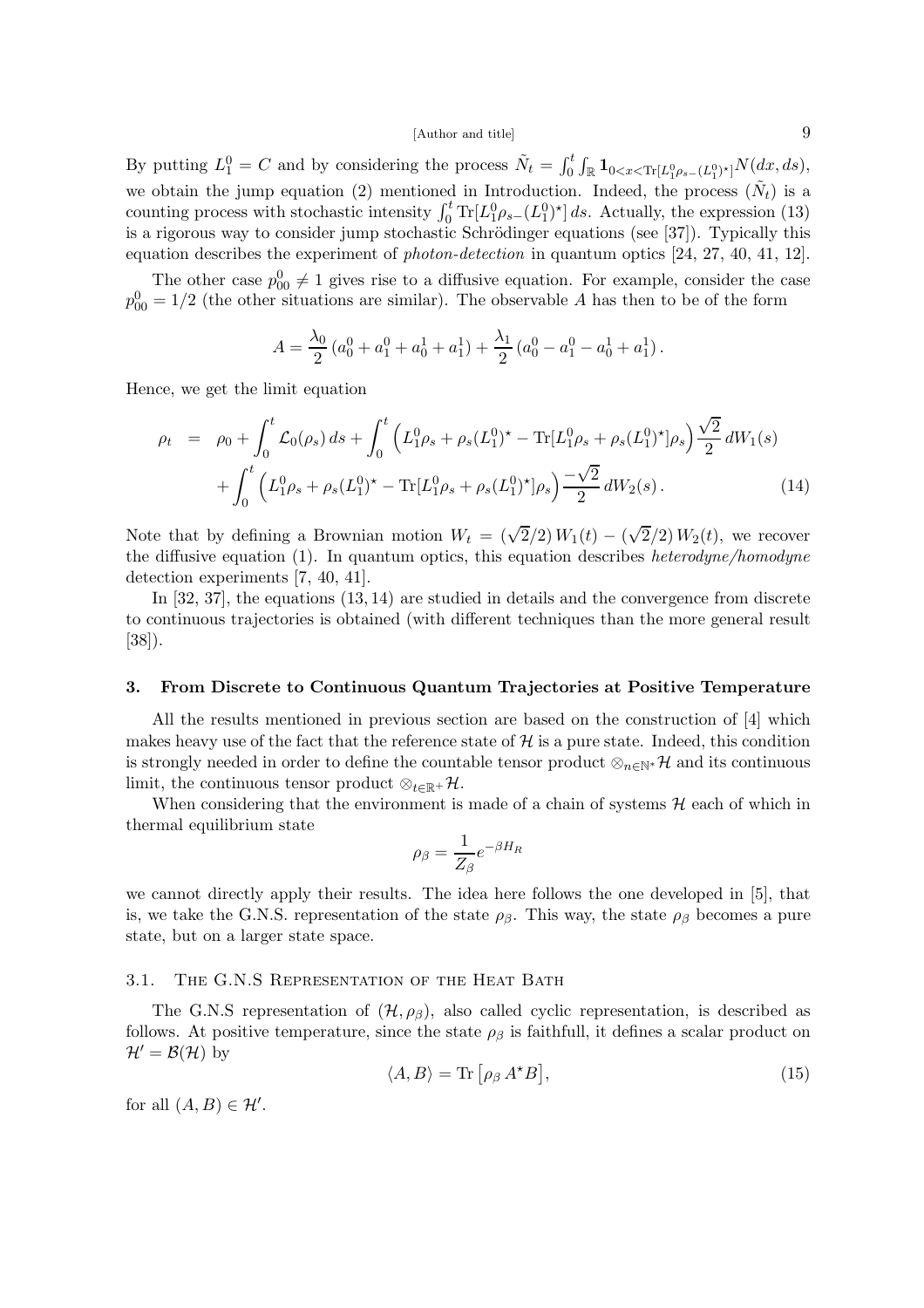For all  $A \in \mathcal{H}'$ , we denote by  $\pi(A)$  the linear map from  $\mathcal{H}'$  to  $\mathcal{H}'$  defined by

$$
\pi(A)B=AB,
$$

for all  $B \in \mathcal{H}'$ . The linear map  $\pi$  from  $\mathcal{H}'$  into  $\mathcal{B}(\mathcal{H}')$  is a representation of  $(\mathcal{H}, \rho_{\beta})$ , the so-called "G.N.S. representation". In particular we have

$$
\langle I, \pi(A)I \rangle = \text{Tr} \left[ \rho_{\beta} A \right],
$$

for all  $A \in \mathcal{H}'$ . This means that transported by  $\pi$  the action of the state  $\rho_{\beta}$  on a observable A is the same that the one of the pure state  $|I\rangle\langle I|$  on  $\pi(A)$ .

In order to compute the matrix coefficients of the operator  $\pi(U)$ , we need to specify an orthonormal basis of  $\mathcal{H}'$ . The only restriction on this basis is that it has to contain the reference state  $|I\rangle\langle I|$ .

The Hilbert space  $\mathcal{H}'$  is a  $(N + 1)^2$  dimensional space. We denote by  $X_0^0$  the identity operator. Next for  $i = 1, ..., N$ , we denote by  $X_i^i$  the diagonal matrix with diagonal elements  $\{\nu_i^0, \ldots, \nu_i^N\}$  such that

$$
\langle X_i^i, X_j^j \rangle = \delta_{ij} \,,
$$

for all  $i, j = 0, \ldots, N$ . Such operators can be constructed by extending the vector  $(1, \ldots, 1)$ into an orthonormal basis of  $\mathbb{C}^{N+1}$  for the scalar product

$$
\sum_{i=0}^N \beta_i \, \overline{x}_i y_i
$$

.

In order to complete the basis, we define  $X_j^i$  for  $i \neq j \in \{0, ..., N\}$  by

$$
X_j^i = \frac{1}{\sqrt{\beta_i}} a_j^i.
$$

Thus, we have construct an orthonormal basis  $\{X_j^i, i, j = 0, ..., N\}$  of  $\mathcal{H}'$  for the scalar product (15).

In this basis an operator K on  $\mathcal{H}_0 \otimes \mathcal{H}$  is transported by  $\pi$  as an operator  $\pi(K) =$  $(K_{kl}^{ij})_{0\leq i,j,k,l\leq N}$  where the coefficients  $K_{kl}^{ij}$  are operator on  $\mathcal{H}_0$ . These coefficients are given by

$$
K_{kl}^{ij} = \text{Tr}_{\mathcal{H}} \left[ (I \otimes \rho_{\beta})(I \otimes X_l^k)^{\star} K (I \otimes X_j^i) \right]. \tag{16}
$$

# 3.2. ASYMPTOTICS OF  $U$  in the G.N.S. REPRESENTATION

Recall that we have defined the basic unitary interaction  $U$  as

$$
U = exp\left(-i\frac{1}{n}(H_0 \otimes I + I \otimes H_R + \sqrt{n} H_I)\right). \tag{17}
$$

We are in position to describe  $\pi(U)$  in the asymptotic way. Here, the translation of condition (10) is the existence of operators  $\hat{L}_{kl}^{ij}$  such that

$$
\lim_{n \to \infty} n^{\epsilon_{kl}^{ij}} \left( U_{kl}^{ij} - \delta_{(i,j),(k,l)} I \right) = L_{kl}^{ij}, \tag{18}
$$

where  $\epsilon_{00}^{00} = 1, \epsilon_{kl}^{00} = \epsilon_{00}^{kl} = 1/2$  and the others are equal to zero.

We need to check that the unitary operator (17) provides good asymptotic. Actually in our context of indirect quantum measurement, according to Theorem 2.3., we only need the expression of  $L_{kl}^{00}$ .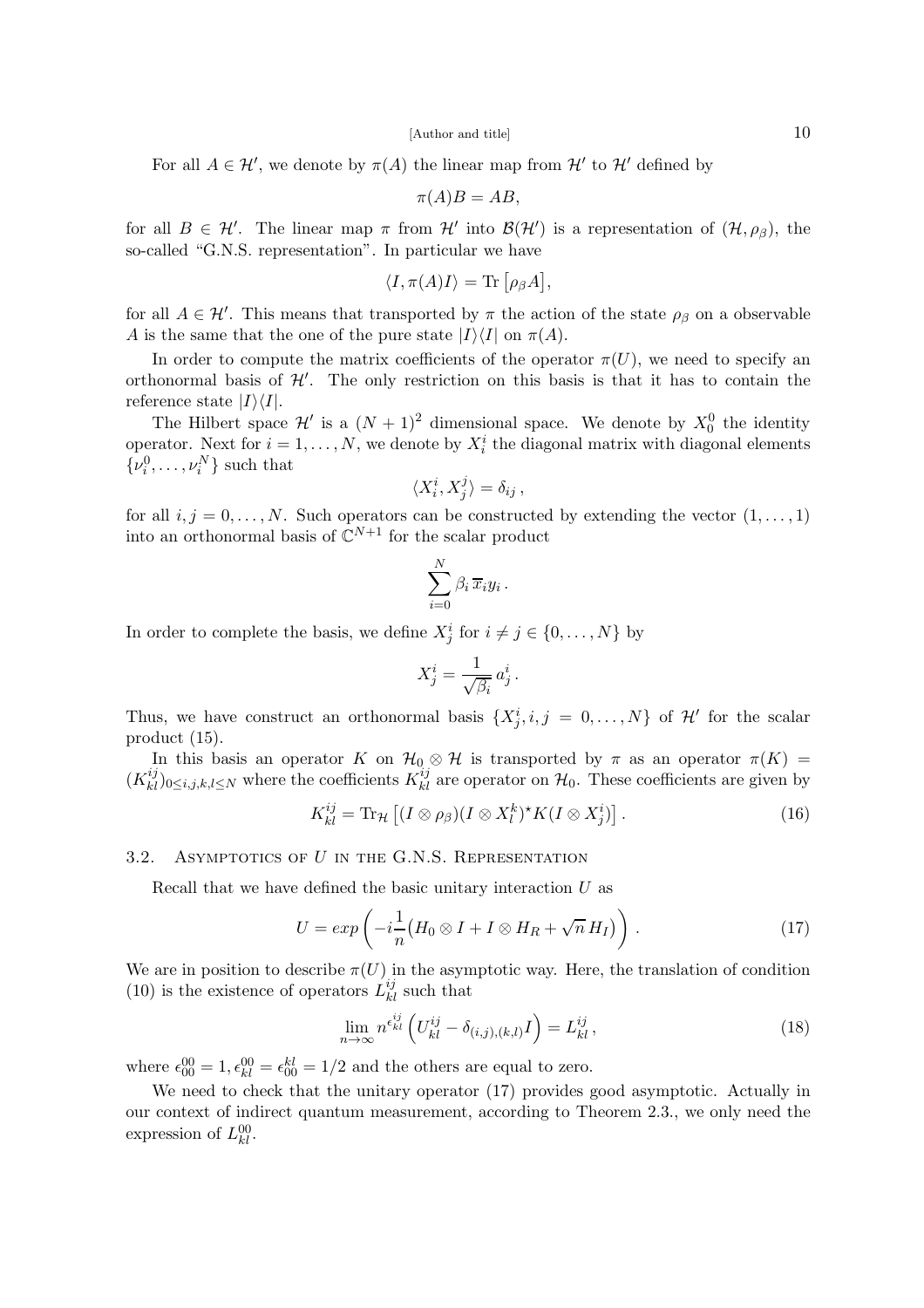PROPOSITION 3. The expression of the final relevant limit operators  $L_{kl}^{00}$  is given by

$$
L_{00}^{00} = iH_0 + \sum_{i=1}^{N} \beta_i \gamma_i I + \frac{1}{2} \sum_{i=0}^{N} (\beta_0 C_i^* C_i + \beta_i C_i C_i^*),
$$
  
\n
$$
L_{k0}^{00} = -i\sqrt{\beta_k} C_k^*, \qquad L_{0l}^{00} = -i\sqrt{\beta_0} C_l
$$
\n(19)

Proof: In block form we have

$$
H_{\text{tot}} = \begin{pmatrix} H_0 & \sqrt{n} C_1^{\star} & \sqrt{n} C_2^{\star} & \dots & \sqrt{n} C_N^{\star} \\ \sqrt{n} C_1 & H_0 + \gamma_1 I & 0 & \dots & 0 \\ \sqrt{n} C_2 & 0 & H_0 + \gamma_2 I & \dots & 0 \\ \vdots & \vdots & \dots & \ddots & \vdots \\ \sqrt{n} C_N & 0 & 0 & \dots & H_0 + \gamma_N I \end{pmatrix}
$$

and hence the operator  $U(n)$  can be shown to be of the form (cf [4])

$$
\begin{pmatrix}\nI - \frac{1}{n}iH_0 - i\frac{1}{n}\gamma_0 I & -i\frac{1}{\sqrt{n}}C_1^{\star} + \circ\left(\frac{1}{n^{3/2}}\right) & \dots & -i\frac{1}{\sqrt{n}}C_1^{\star} + \circ\left(\frac{1}{n^{3/2}}\right) \\
-\frac{1}{2}\frac{1}{n}\sum_{i=1}^{N}C_i^{\star}C_i + \circ\left(\frac{1}{n^2}\right) & I - \frac{1}{n}iH_0 - i\frac{1}{n}\gamma_1 I & \dots & -\frac{1}{2}\frac{1}{n}C_1C_N^{\star} \\
-\frac{1}{2}\frac{1}{n}C_1 + \circ\left(\frac{1}{n^{3/2}}\right) & I - \frac{1}{n}iH_0 - i\frac{1}{n}\gamma_1 I & \dots & -\frac{1}{2}\frac{1}{n}C_1C_N^{\star} \\
-\frac{1}{2}\frac{1}{n}C_1C_1^{\star} + \circ\left(\frac{1}{n^2}\right) & \dots & \vdots \\
\vdots & \vdots & \ddots & \vdots \\
-\frac{1}{\sqrt{n}}C_N + \circ\left(\frac{1}{n^{3/2}}\right) & -\frac{1}{2}\frac{1}{n}C_NC_1^{\star} & \dots & I - \frac{1}{n}iH_0 - i\frac{1}{n}\gamma_N I \\
-\frac{1}{2}\frac{1}{n}C_NC_N^{\star} + \circ\left(\frac{1}{n^2}\right)\n\end{pmatrix}
$$

Now we can compute the asymptotic form of  $U_{kl}^{00}(n)$ . Keeping in mind that in the appropriate basis  $\tilde{B}$ , the partial trace of an operator is the operator obtained by summing the diagonal blocks, we get

$$
U_{00}^{00}(n) = \text{Tr}_{\mathcal{H}}[I \otimes \rho_{\beta} X_{0}^{0} U X_{0}^{0}] = \text{Tr}_{\mathcal{H}}[I \otimes \rho_{\beta} U]
$$
  
\n
$$
= \beta_{0} \left( I - \frac{1}{n} \left( i H_{0} + \frac{1}{2} \sum_{i=1}^{N} C_{i}^{*} C_{i} \right) \right)
$$
  
\n
$$
+ \sum_{i=1}^{N} \beta_{k} \left( I - \frac{1}{n} \left( i H_{0} + \gamma_{i} I + \frac{1}{2} C_{i} C_{i}^{*} \right) \right) + \circ \left( \frac{1}{n} \right)
$$
  
\n
$$
= I - \frac{1}{n} \left( i H_{0} + \sum_{i=1}^{N} \beta_{i} \gamma_{i} I + \frac{1}{2} \sum_{i=0}^{N} \left( \beta_{0} C_{i}^{*} C_{i} + \beta_{i} C_{i} C_{i}^{*} \right) \right) + \circ \left( \frac{1}{n} \right). \tag{20}
$$

.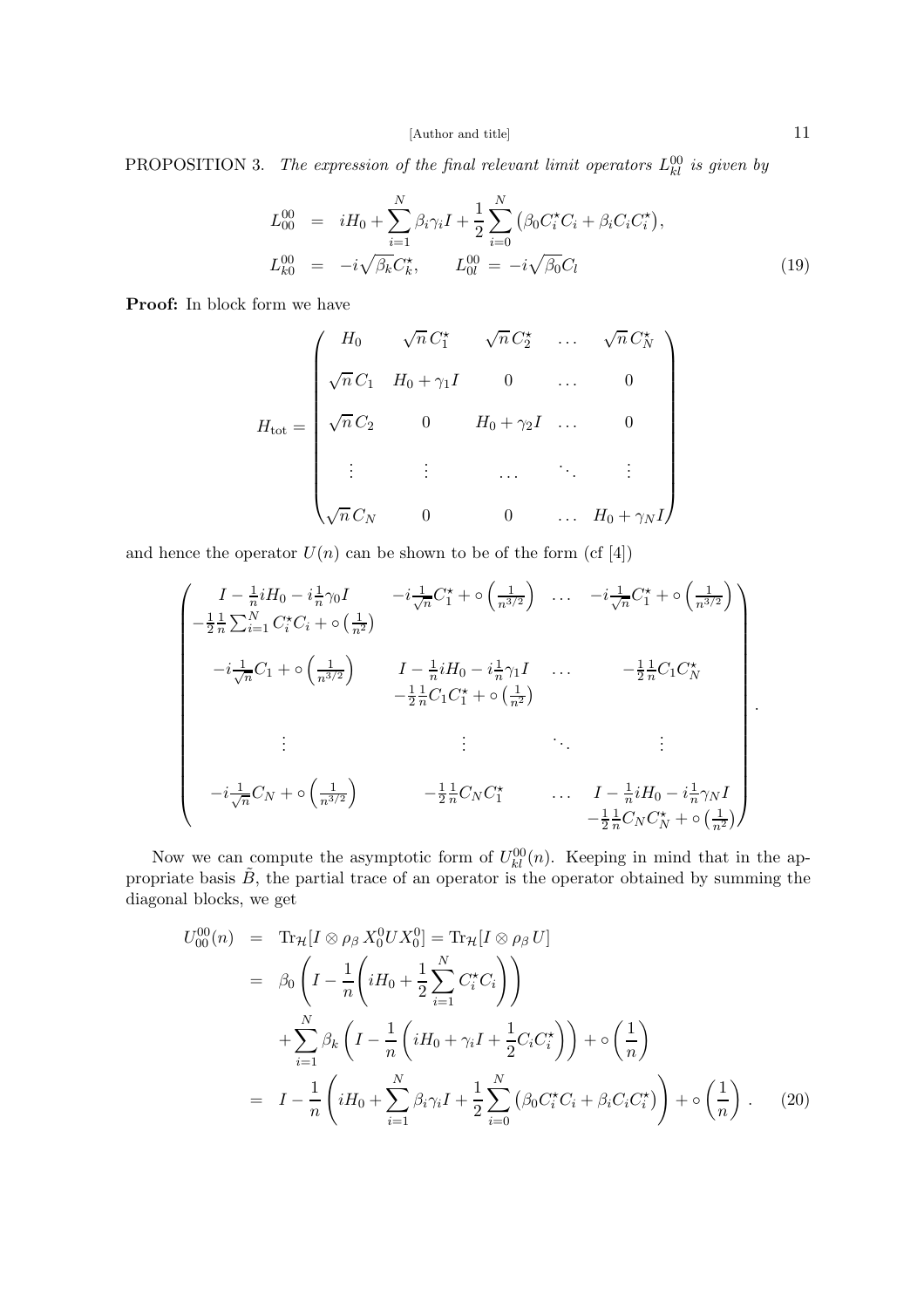Let us stress that we have used  $\sum_{i=0}^{N} \beta_i = 1$  to get the expression (20). Now if  $k = 0$  and  $l \neq 0$ , we have

$$
U_{0,l}^{00} = \frac{1}{\sqrt{\beta_l}} \text{Tr}_{\mathcal{H}} \left[ (I \otimes \rho_\beta) \ (I \otimes a_0^l) \ U \right]
$$

$$
= -i \frac{1}{\sqrt{n}} \sqrt{\beta_0} C_l + \circ \left( \frac{1}{\sqrt{n}} \right). \tag{21}
$$

In the same way if  $l = 0$  and  $k \neq 0$ , we get

$$
U_{k,0}^{00} = -i\frac{1}{\sqrt{n}}\sqrt{\beta_k}C_k^* + \circ\left(\frac{1}{\sqrt{n}}\right). \tag{22}
$$

Actually the terms (20, 21, 22) are the only terms which remain when considering the limit by applying (18). Indeed the other terms are expressed as

$$
U_{kk}^{00} = -\frac{1}{n} \left( \sum_{i=1}^{N} \beta_i \overline{\nu_k^i} (\gamma I + \frac{1}{2} C_i C_i^{\star}) + \beta_0 \overline{\nu_k^0} \left( i \gamma_0 I + \frac{1}{2} \sum_{i=1}^{N} C_i C_i^{\star} \right) \right) + \circ \left( \frac{1}{n} \right)
$$

and if  $k \neq 0, l \neq 0$  and  $k \neq l$ 

$$
U_{kl}^{00} = -\frac{1}{n} \frac{1}{2} \sqrt{\beta_k} C_l C_k^{\star} + \circ \left(\frac{1}{n}\right).
$$

Hence, by (18), they do not contribute in the limit.  $\square$ 

# 3.3. Quantum Trajectories at Positive Temperature

Before stating the equivalent of Theorem 2.3. with positive temperature, we need to be clear on how observables are transformed by the G.N.S representation. In particular, we have to describe  $\pi(I \otimes P)$  when P is a projector. By the rule (16), the coefficients  $P_{kl}^{ij}$  of  $\pi(I \otimes P)$ are given by

$$
P_{kl}^{ij} = \text{Tr}_{\mathcal{H}} \left[ I \otimes \rho_{\beta} \left( I \otimes X_{l}^{k} \right)^{\star} I \otimes P(I \otimes X_{j}^{i}) \right]
$$
  
\n
$$
= \text{Tr}_{\mathcal{H}} \left[ I \otimes \left( \rho_{\beta} \left( X_{l}^{k} \right)^{\star} P X_{j}^{i} \right) \right]
$$
  
\n
$$
= \text{Tr} \left[ \rho_{\beta} \left( X_{l}^{k} \right)^{\star} P X_{j}^{i} \right] I . \tag{23}
$$

Define  $p_{kl}^{ij} = \text{Tr} \left[ \rho_\beta \left( X_l^k \right)^\star P X_j^i \right]$  and  $P' = (p_{kl}^{ij})$ . Equation (23) means

$$
\pi(P) = I \otimes P'.\tag{24}
$$

We are then in a similar situation as for zero temperature, but one has to notice a very important fact: the first coefficient  $p_{00}^{00}$  is now always strictly positive. Indeed, we have

$$
p_{00}^{00} = \text{Tr} \left[ \rho_{\beta} \left( X_0^0 \right)^* P \, X_0^0 \right] = \text{Tr} \left[ \rho_{\beta} \, P \right] = \text{Tr} \left[ \rho_{\beta} \, P^* P \right] = \langle P, P \rangle > 0. \tag{25}
$$

This simple remark has an important consequence: there will be no jump contribution in the stochastic master equation for a heat bath.

Indeed, let us consider an observable  $A = \sum_{i=0}^{p} \lambda_i P_i$  and  $\pi(A) = \sum_{i=0}^{p} \lambda_i I \otimes P'_i$ . In Theorem 2.3., the jump contribution is directly connected to the set  $I = \{i \in \{1, \ldots, p\}/p_{00}^i =$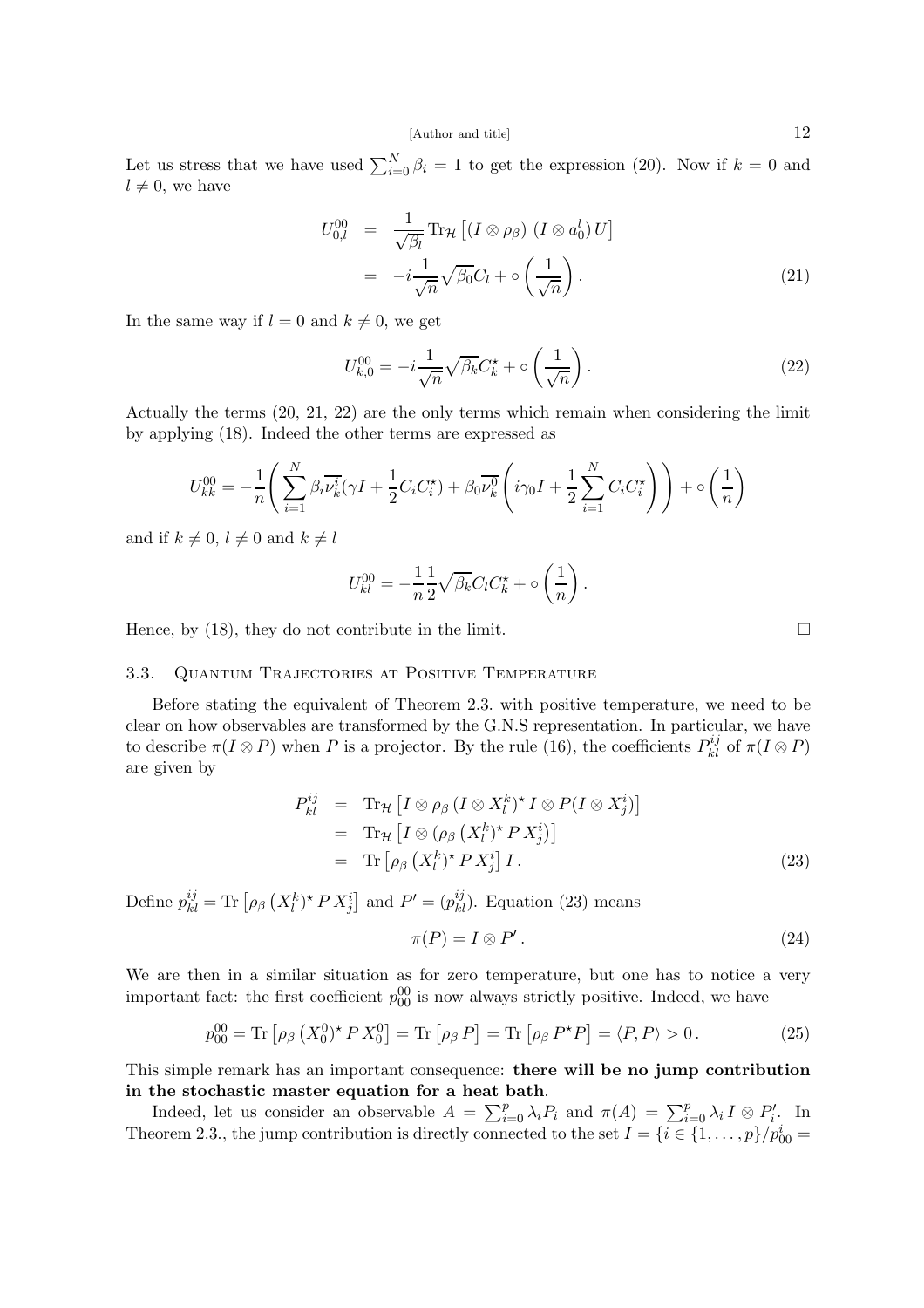0}. In positive temperature, with the notation  $P'_m = (p_{kl}^{ij}(m))$  the analogue of set I is the set  $I' = \{i \in \{1, \ldots, p\}/p_{00}^{00}(i) = 0\}$ . Hence, the property (25) implies that  $I' = \emptyset$ , which implies that there is no jump contribution.

Consider the following functions defined on the set of the states:

$$
\tilde{h}_i(\rho) = \frac{1}{\sqrt{p_{00}^{00}(i)}} \Bigg[ \sum_{k=1}^N \left( p_{k0}^{00}(i) L_{k0}^{00} \rho + p_{0k}^{00}(i) L_{0k}^{00} \rho + p_{00}^{k0}(i) \rho (L_{k0}^{00})^* + p_{00}^{0k}(i) \rho (L_{0k}^{00})^* \right) - \text{Tr} \left[ p_{k0}^{00}(i) L_{k0}^{00} \rho + p_{0k}^{00}(i) L_{0k}^{00} \rho + p_{00}^{k0}(i) \rho (L_{k0}^{00})^* + p_{00}^{0k}(i) \rho (L_{0k}^{00})^* \right] \rho \Bigg], \tag{26}
$$

$$
\tilde{\mathcal{L}}(\rho) = L_{00}^{00} \rho + \rho L_{00}^{00} + \sum_{k=1}^{N} \left( L_{k0}^{00} \rho + \rho (L_{k0}^{00})^{\star} + L_{0k}^{00} \rho + \rho (L_{0k}^{00})^{\star} \right). \tag{27}
$$

THEOREM 4. Let  $A = \sum_{i=0}^{p} \lambda_i P_i$  be an observable. Let  $\rho_0$  be a state on  $\mathcal{H}_0$ . Let  $(\rho_k)$ be the discrete quantum trajectory describing the quantum repeated measurements at positive temperature. Let  $(\rho_n(t))$  be the sequence of stochastic processes defined for all t and all n by  $\rho_n(t) = \rho_{[nt]}(t)$ . Then  $(\rho_n(t))$  converges in distribution, when n goes to infinity, to the solution of the stochastic differential equation

$$
\rho_t = \rho_0 + \int_0^t \tilde{\mathcal{L}}(\rho_s) \, ds + \sum_{i=0}^p \int_0^t \tilde{h}_i(\rho_s) \, dW_i(s) \,, \tag{28}
$$

where  $(W_i(t))$  are  $N+1$  independent Brownian motions.

**Proof:** With the expression (24), with the fact that the state  $\rho_{\beta}$  is a pure state in the G.N.S. representation, we can apply directly Theorem 2.3., with the particular restriction we have mentioned above. This gives easily Equation (28).  $\Box$ 

With the explicit expression of the coefficients  $L_{kl}^{00}$ , Equation (28) can be made more explicit:

$$
\rho_t = \rho_0 + \int_0^t \left( -i[H_0, \rho_s] - \frac{1}{2} \sum_{k=0}^N \left( \beta_0 (C_k^{\star} C_k \rho_s + \rho_s C_k^{\star} C_k - 2C_k \rho_s C_k^{\star}) \right) - \frac{1}{2} \sum_{k=0}^N \left( \beta_k (C_k C_k^{\star} \rho_s + \rho_s C_k C_k^{\star} - 2C_k^{\star} \rho_s C_k) \right) \right) ds - \sum_{m=0}^p \int_0^t \frac{1}{\sqrt{p_{00}^{0}(m)}} \left[ \sum_{k=1}^N i \sqrt{\beta_0} \left( p_{0k}^{00}(m) C_k \rho_s - p_{00}^{0k}(m) \rho_s C_k^{\star} - \text{Tr} \left[ p_{0k}^{00}(m) C_k \rho_s - p_{00}^{0k}(m) \rho_s C_k^{\star} \right] \rho_s \right. \\ \left. + \sum_{k=1}^N i \sqrt{\beta_k} \left( p_{k0}^{00}(m) C_k^{\star} \rho_s - p_{00}^{k0}(m) \rho_s C_k - \text{Tr} \left[ p_{k0}^{00}(m) C_k^{\star} \rho_s - p_{00}^{k0}(m) \rho_s C_k \right] \rho_s \right] dW_m(s) \,. \tag{29}
$$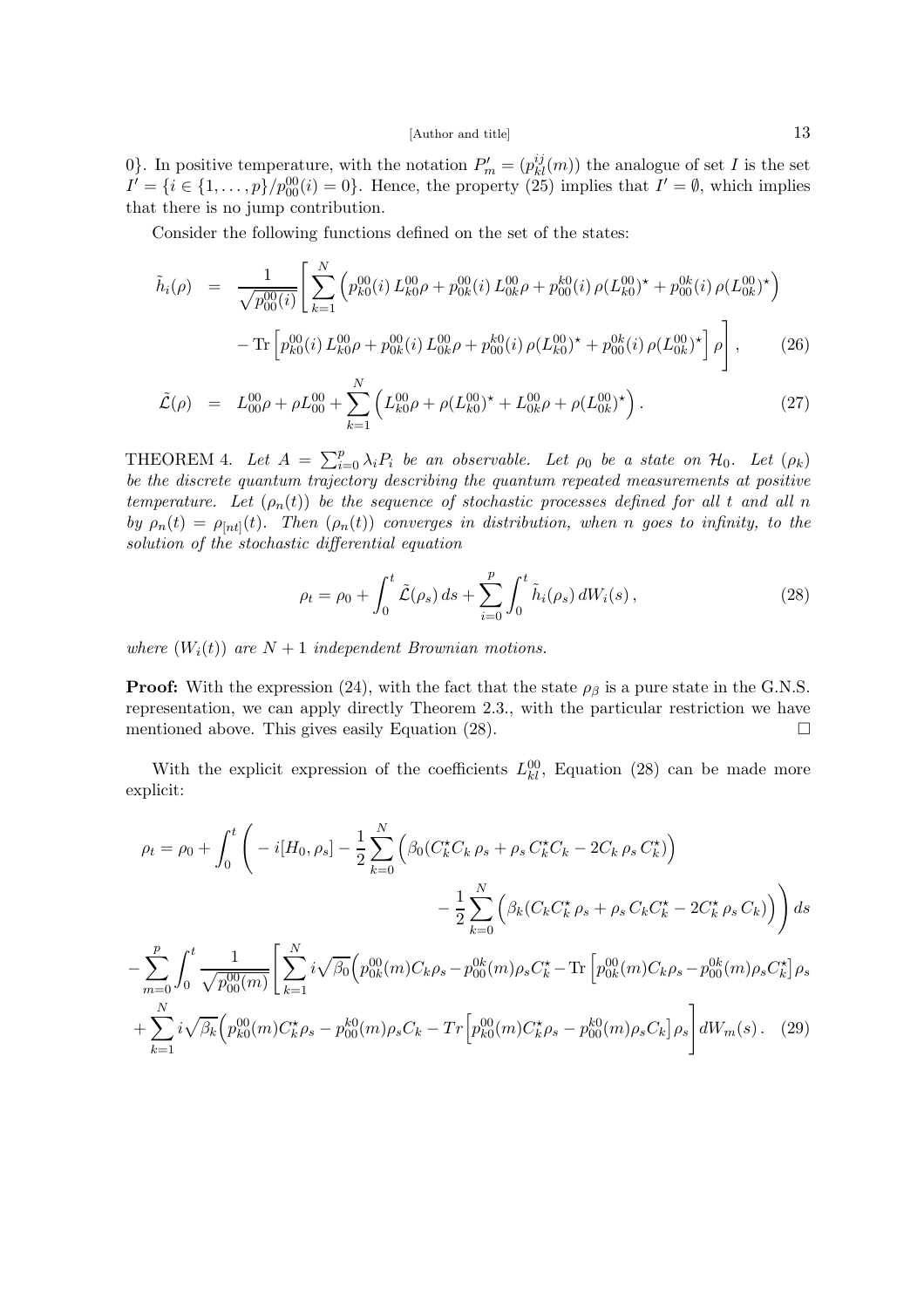In this equation the expression

$$
\tilde{\mathcal{L}}(\rho) = -i[H_0, \rho] - \frac{1}{2} \sum_{k=0}^{N} \left( \beta_0 (C_k^* C_k \rho + \rho C_k^* C_k - 2C_k \rho C_k^*) \right) - \frac{1}{2} \sum_{k=0}^{N} \left( \beta_k (C_k C_k^* \rho + \rho C_k C_k^* - 2C_k^* \rho C_k) \right)
$$
(30)

corresponds to the usual Lindblad operator describing the evolution of a small system in contact with a heat bath at positive temperature.

#### 3.4. The 2-Dimensional Case

As in Section 2.4., we want now to specialize the equation (29) when  $\mathcal{H} = \mathbb{C}^2$  and when considering particular observables.

The first case is when the observable is diagonal, that is  $A = \lambda_0 a_0^0 + \lambda_1 a_1^1$ . In this case we have to compute  $\pi(a_0^0)$  and  $\pi(a_1^1)$ . As we have  $a_0^0 + a_1^1 = I$  and  $\pi(I) = I$ , we just have to compute  $\pi(a_0^0)$ . Since  $p_{00}^{01}(0) = p_{01}^{00}(0)$  and  $p_{00}^{10}(0) = p_{10}^{00}(0)$ , we have only three terms to determine:  $p_{00}^{00}(0)$ ,  $p_{01}^{00}(0)$  and  $p_{10}^{00}(0)$ .

We get

$$
p_{00}^{00}(0) = \text{Tr}[\rho_{\beta} a_0^0] = \beta_0
$$
  
\n
$$
p_{01}^{00}(0) = \text{Tr}[\rho_{\beta} (X_1^0)^{\star} a_0^0 X_0^0] = \frac{1}{\sqrt{\beta_0}} \text{Tr}[\rho_{\beta} a_0^1 a_0^0] = 0
$$
  
\n
$$
p_{10}^{00}(0) = \text{Tr}[\rho_{\beta} (X_0^1)^{\star} a_0^0 X_0^0] = \frac{1}{\sqrt{\beta_1}} \text{Tr}[\rho_{\beta} a_1^0 a_0^0] = 0.
$$
\n(31)

As a consequence the equation (29) for a diagonal observable becomes

$$
\rho_t = \rho_0 + \int_0^t \tilde{\mathcal{L}}(\rho_s) \, ds
$$

which is just the master equation for a heat bath, with no noise contribution. Hence, at positive temperature, the repeated measurements of the observable A gives rise to a deterministic limit behavior. Recall that at zero temperature, the limit behavior was described by a jump equation.

At positive temperature, we had already seen that the limit behavior should not involve jump contribution, but here, in addition we have no randomness at all in the limit.

Let us now consider the observable  $A = \lambda_0/2(a_0^0 + a_1^0 + a_0^1 + a_1^1) + \lambda_1/2(a_0^0 - a_1^0 - a_0^1 + a_1^1)$ . As we have  $1/2(a_0^0 + a_1^0 + a_0^1 + a_1^1) + 1/2(a_0^0 - a_1^0 - a_0^1 + a_1^1) = I$ , we just need to compute  $\pi(1/2(a_0^0 + a_1^0 + a_0^1 + a_1^1))$ . With the previous computations, we only have to determine  $\pi(a_1^0)$ and  $\pi(a_0^1)$ . In order to simplify the notations put  $R = a_1^0$  and  $S = a_0^1$ . We have

$$
R_{00}^{00} = R_{10}^{00} = S_{00}^{00} = S_{01}^{00} = 0
$$
  
\n
$$
R_{01}^{00} = \sqrt{\beta_0}, \quad S_{10}^{00} = \sqrt{\beta_1}.
$$
\n(32)

Hence by (31, 32), for  $P_0 = 1/2(a_0^0 + a_1^0 + a_0^1 + a_1^1)$ , we get

$$
p_{00}^{00}(0) = \frac{1}{2}, \quad p_{01}^{00}(0) = \frac{\sqrt{\beta_0}}{2}, \quad p_{10}^{00}(0) = \frac{\sqrt{\beta_1}}{2}.
$$
 (33)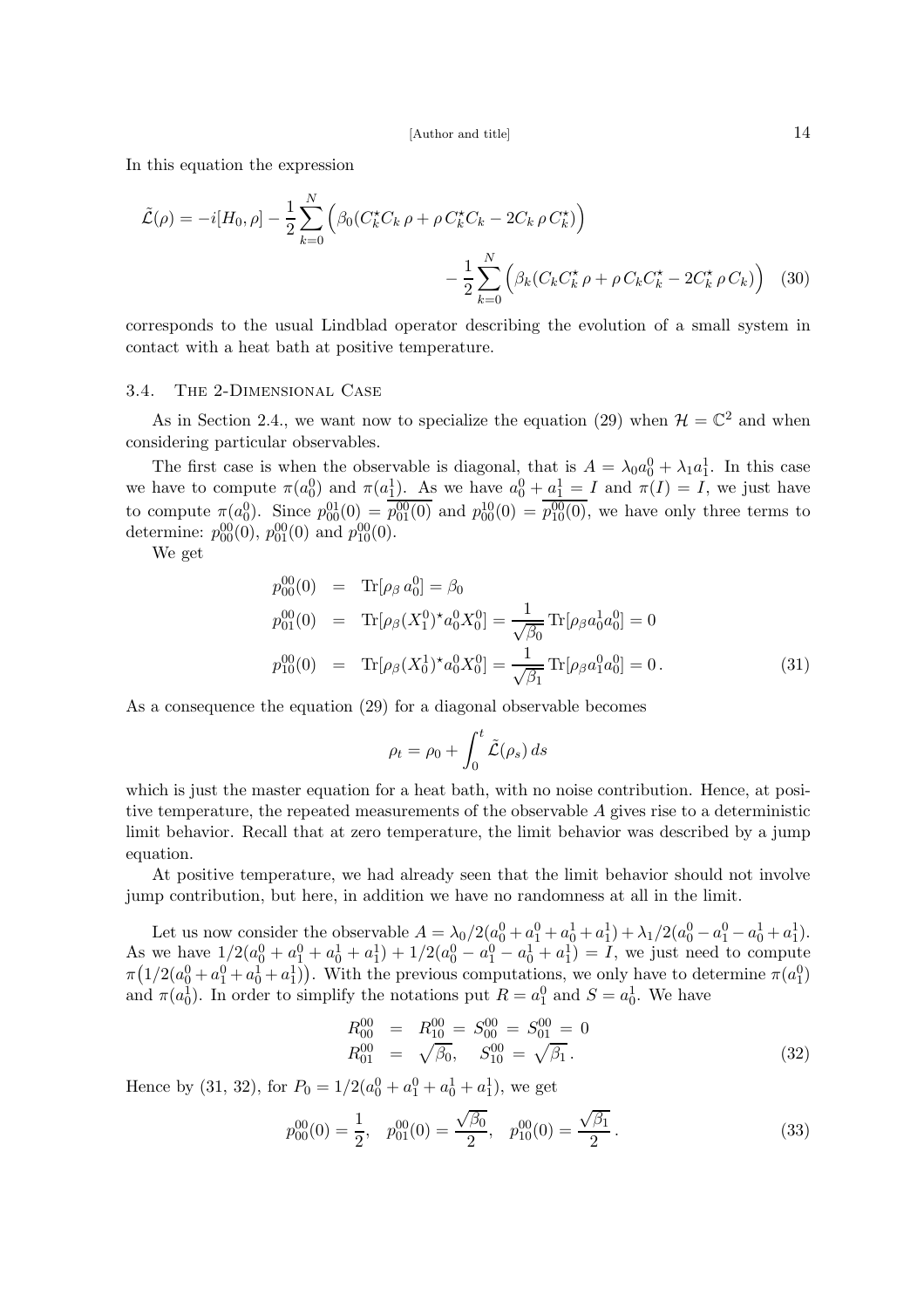The equation (29) becomes

$$
\rho_t = \rho_0 + \int_0^t \tilde{\mathcal{L}}(\rho_s) ds - \int_0^t \frac{i\sqrt{2}}{2} \left( \beta_0 \Big( C_1 \rho_s - \rho_s C_1^{\star} - \text{Tr}[C_1 \rho_s - \rho_s C_1^{\star}] \rho_s \Big) + \\ + \beta_1 \Big( C_1^{\star} \rho_s - \rho_s C_1 - \text{Tr}[C_1^{\star} \rho_s - \rho_s C_1] \rho_s \Big) \right) dW_0(s) + \int_0^t \frac{i\sqrt{2}}{2} \Big( \beta_0 \Big( C_1 \rho_s - \rho_s C_1^{\star} - \text{Tr}[C_1 \rho_s - \rho_s C_1^{\star}] \rho_s \Big) + \\ + \beta_1 \Big( C_1^{\star} \rho_s - \rho_s C_1 - \text{Tr}[C_1^{\star} \rho_s - \rho_s C_1] \rho_s \Big) \Big) dW_1(s) . \quad (34)
$$

By defining a new Brownian motion  $W_t = \sqrt{2}/2(W_0(t) - W_1(t))$  and by putting  $C = -iC_1$ , the above equation becomes

$$
\rho_t = \rho_0 + \int_0^t \tilde{\mathcal{L}}(\rho_s) ds + \int_0^t \left( \beta_0 \Big( C\rho_s + \rho_s C^\star - \text{Tr}[C\rho_s + \rho_s C^\star] \rho_s \Big) + \beta_1 \Big( C^\star \rho_s + \rho_s C - \text{Tr}[C^\star \rho_s - \rho_s C] \rho_s \Big) \right) dW_s. \tag{35}
$$

The equation (35) is then the equivalent of diffusive equation (1) (see Introduction) for the model with positive temperature.

# Acknoledgments

This work has been supported by the funding of the ANR "Hamiltonian and Markovian Approach of Statistical Quantum Physics". The second author wants to thank Professor A. Barchielli and F. Petruccione for useful discussions.

#### Bibliography

- 1. S. Attal *Quantum Noise Theory*, Book in preparation.
- 2. S. Attal, A. Joye, and C.-A. Pillet, editors. *Open quantum systems. I, II, III*, volume 1880, 1881, 1882 of *Lecture Notes in Mathematics*. Springer-Verlag, Berlin, 2006. Lecture notes from the Summer School held in Grenoble, June 16–July 4, 2003.
- 3. S. Attal and Y. Pautrat. From  $(n + 1)$ -level atom chains to *n*-dimensional noises. *Ann. Inst. H. Poincaré Probab. Statist.*, 41(3): 391–407, 2005.
- 4. S. Attal and Y. Pautrat. From repeated to continuous quantum interactions. *Ann. Henri Poincaré*, 7(1): 59–104, 2006.
- 5. S. Attal and A. Joye. The Langevin equation for a quantum heat bath. *J. Funct. Anal.*, 247(2): 253–288, 2007.
- 6. S. Attal and A. Joye. Weak coupling and continuous limits for repeated quantum interactions. J. Stat. Phys. 126 (2007), 6, 1241–1283.
- 7. A. Barchielli and M. Gregoratti. Quantum Trajectories and Measurements in Continuous Time The Diffusive Case. *Lecture Notes in Physics* , Vol. 782
- 8. A. Barchielli and V. P. Belavkin. Measurements continuous in time and a posteriori states in quantum mechanics. *J. Phys. A*, 24(7):1495–1514, 1991.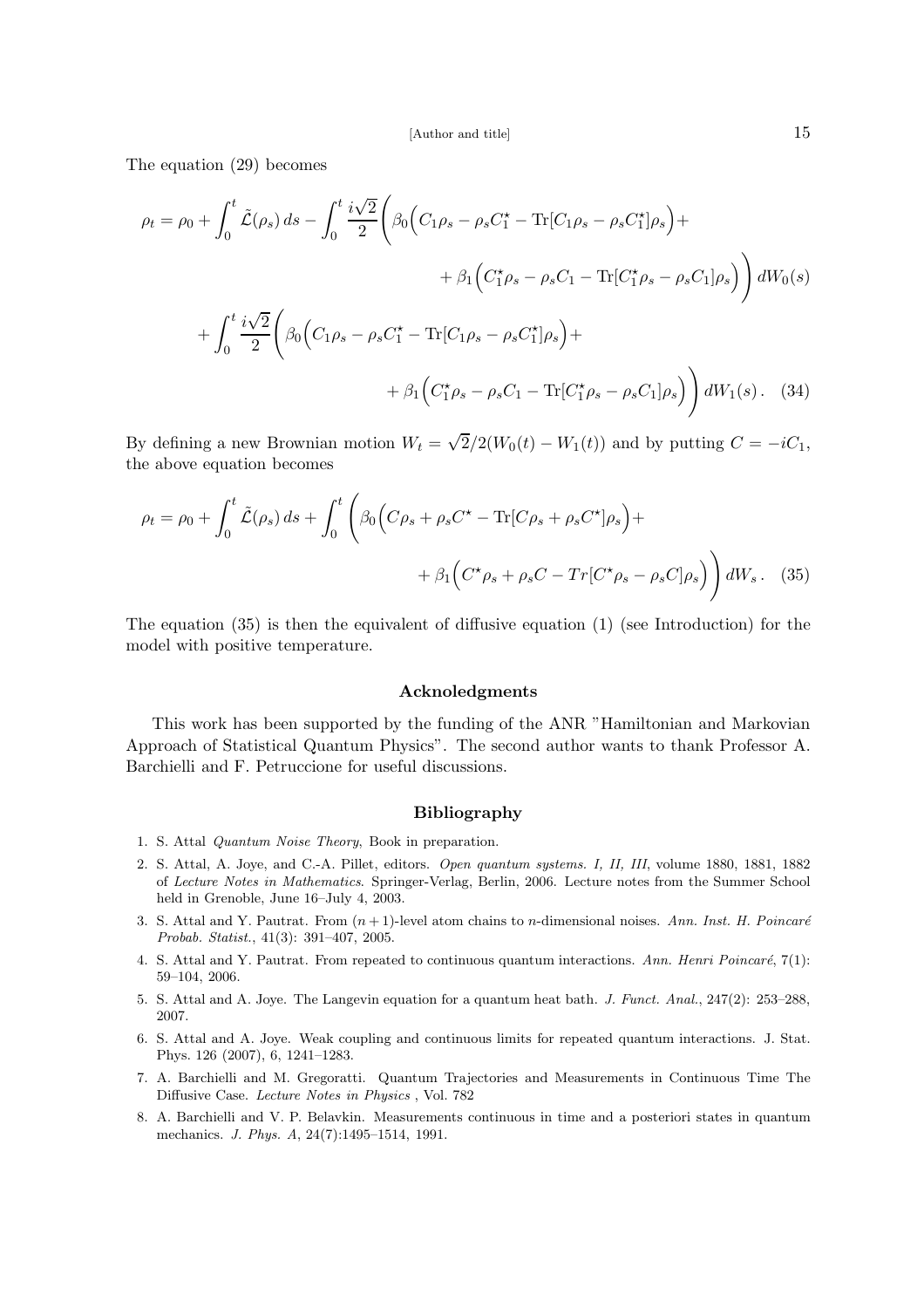- 9. A. Barchielli and A. M. Paganoni. Stochastic differential equations for trace-class operators and quantum continual measurements. In *Stochastic partial differential equations and applications (Trento, 2002)*, volume 227 of *Lecture Notes in Pure and Appl. Math.*, pages 53–67. Dekker, New York, 2002.
- 10. A. Barchielli and F. Zucca. On a class of stochastic differential equations used in quantum optics. *Rend. Sem. Mat. Fis. Milano*, 66:355–376 (1998), 1996.
- 11. A. Barchielli and A .S Holevo A.S 1995 Constructing Quantum Measurement Processes via Classical stochastic Calculus. *Stochatic Processes and their applications* 58 293–317
- 12. A. Barchielli 1990 Direct and Heterodyne detection and other applications of quantum stochastic calculus to quantum optics. *Quantum Opt* 2 423–441
- 13. V. P. Belavkin. Quantum Stochastic Calculus and Quantum Nonlinear Filtering . *Journal of Multivariate Analysis* 42 171 (1992).
- 14. V. P. Belavkin and O. Melsheimer. Quantum Diffusion, Measurement and Filtering. *Probability Theory And Its Applications* 38 742 (1993).
- 15. P. Billingsley. *Convergence of probability measures*. Wiley Series in Probability and Statistics: Probability and Statistics. John Wiley & Sons Inc., New York, second edition, 1999. A Wiley-Interscience Publication.
- 16. Todd A. Brun A simple model of quantum trajectories Am. J. Phys. 70, 719-737 (2002).
- 17. L. Bruneau, A. Joye and M. Merkli Asymptotics of repeated interaction quantum systems, *Journal of Functional Analysis*, 239, (2006), p. 310-344 .
- 18. L. Bruneau, A. Joye and M. Merkli Random Repeated Interaction Quantum Systems *Communications in Mathematical Physics* 284 (2008), p. 553-581.
- 19. L. Bruneau, A. Joye and M. Merkli Repeated and Continuous Interactions in Open Quantum Systems *Annales Henri Poincar*, 10, (2010), 1251-1284.
- 20. L. Bruneau and C.A Pillet Thermal relaxation of a QED cavity J. Stat. Phys. 134, vol 5-6, 1071-1095 (2009).
- 21. L. Bouten, M. Guta, and H. Maassen. Stochastic Schrödinger equations. *J. Phys. A*, 37(9):3189–3209, 2004.
- 22. L. Bouten and R. van Handel. Quantum filtering: a reference probability approach, arXiv:math.PR/0606118.
- 23. L. Bouten, R. van Handel, and M. James. An introduction to quantum filtering, *SIAM J. Control Optim.* Vol. 46, pp. 2199–2241, 2007
- 24. H. P Breuer and F. Petruccione 2002 The theory of open quantum systems (New York: Oxford University Press)
- 25. D Burgarth, V Giovannetti Mediated homogenization Phys. Rev. A 76, 062307 (2007)
- 26. H.J Carmichael An Open systems Approach to Quantum Optics *Lectures notes in Physics* Springer Verlag Berlin 1993
- 27. S. Gleyzes, S. Kuhr, Guerlin C, Bernu J, Delglise S, Hoff U B, Brune M, Raimond J-M and Haroche S Quantum jumps of light recording the birth and death of a photon in a cavity *Nature* 446, 297–300 2007
- 28. Gardiner C W and Zoller P *Quantum noise. A handbook of Markovian and non-Markovian quantum stochastic methods with applications to quantum optics* Third edition Springer Series in Synergetics Springer-Verlag (Berlin) 2004
- 29. G. Gennaro, G. Benenti and G. M. Palma Entanglement dynamics and relaxation in a few-qubit system interacting with random collisions 2008 EPL 82 20006
- 30. C. M.Mora and R. Rebolledo. Basic Properties of Non-linear Stochastic Schrödinger Equations Driven by Brownian Motions. *Annals of Applied Probability* 2008, Vol. 18, No. 2, 591619
- 31. K. R. Parthasarathy. *An introduction to quantum stochastic calculus*, volume 85 of *Monographs in Mathematics*. Birkhäuser Verlag, Basel, 1992.
- 32. C. Pellegrini. *Existence, uniqueness and approximation for stochastic Schrödinger equation: the Diffusive case*. *The Annals of Probability* 36 No. 6 2332–2353 (2008)